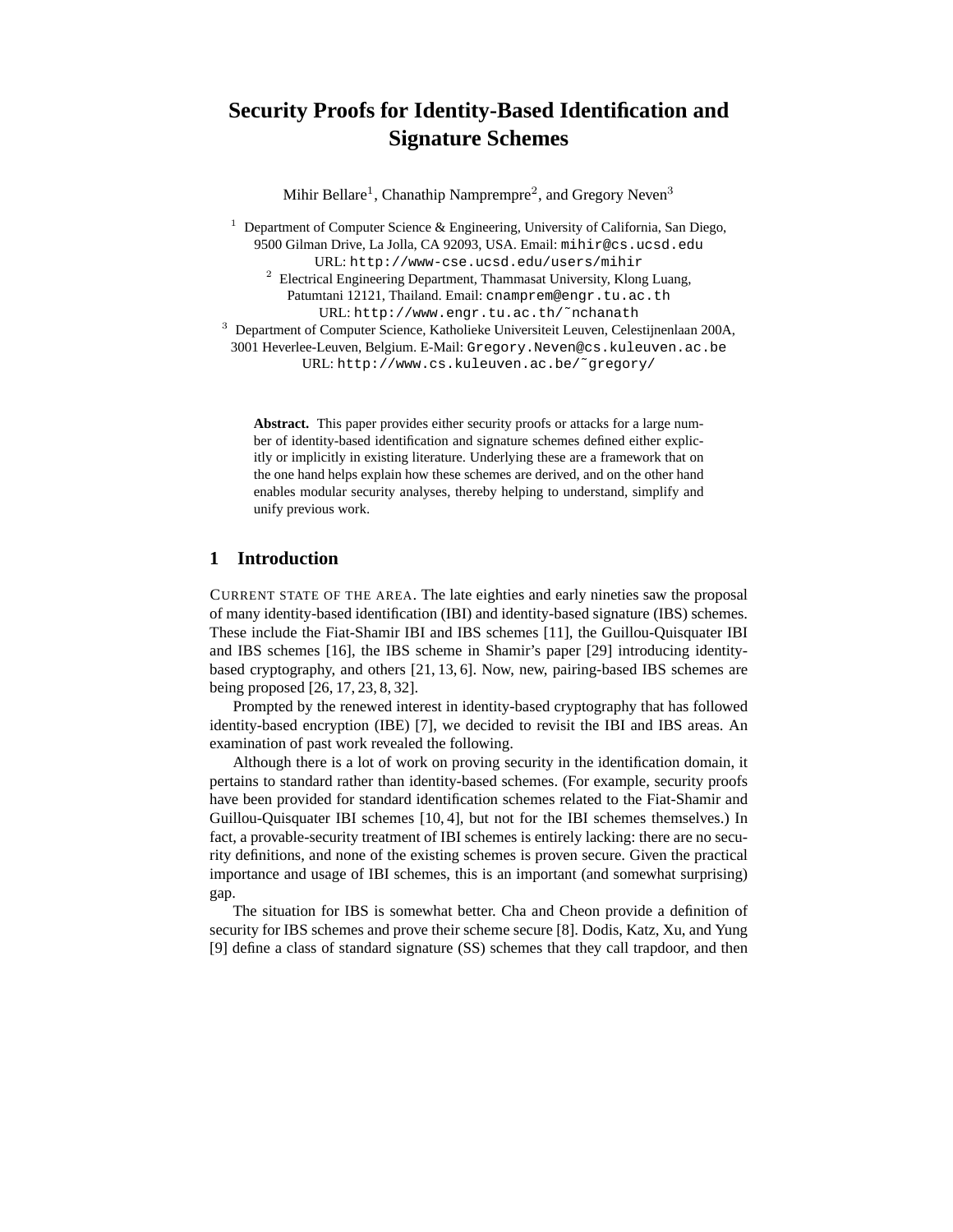present a random-oracle-using transform (let us call it tSS-2-IBS) that turns any secure trapdoor SS (tSS) scheme into a secure IBS scheme. Security proofs for several existing IBS schemes, including those of [11, 16], are obtained by observing that these are the result of applying tSS-2-IBS to underlying tSS schemes already proven secure in the literature [24, 20, 1]. However, as we will see, there are several IBS schemes not yet proven secure (one example is Shamir's IBS scheme [29]), either because they are not the result of applying tSS-2-IBS to a tSS scheme, or because, although they are, the tSS scheme in question has not yet been analyzed.

The goal of this paper is to fill the above-mentioned gaps in the IBI and IBS areas.

PRELIMINARIES. The first step, naturally, is definitions. We extend to the IBI setting the three notions of security for standard identification (SI) schemes, namely security against impersonation under passive attacks (imp-pa), active attacks (imp-aa) [10], and concurrent attacks (imp-ca) [4]. Our model allows the adversary to expose user (prover) keys, and to mount either passive, active, or concurrent attacks on the provers, winning if it succeeds in impersonating a prover of its choice. We remark that although existing security definitions for other identity-based primitives [7–9] give us some guidance as to what adversary capabilities to consider, there are some issues in the definition for IBI that need thought, mainly related to what capabilities the adversary gets in what stage of its two-stage attack. See Section 2.

The security notion for SS schemes is the standard unforgeability under chosenmessage attack (uf-cma) [15]. An appropriate extension of it for IBS schemes exists [8, 9] and we refer to it also as uf-cma. These definitions are recalled in the full version of the paper [2].

CERTIFICATION-BASED IBI AND IBS. Before executing the main task of analyzing practical IBI and IBS schemes, we pause to consider the following natural design of an IBI scheme, based on any given SI scheme, via the certification paradigm. The authority picks a public and secret key pair  $(pk, sk)$  for a SI scheme, and provides these to prover I along with a certificate cert consisting of the authority's signature on  $I, pk$ . The prover can now flow  $pk$ , cert to the verifier and then identify itself via the SI scheme under  $pk$ . The verifier needs to know only  $I$  and the public key of the authority in order to authenticate the prover.

In [2], we prove that the above yields a secure IBI scheme. An analogous result holds in the IBS case. We believe that this is worth noting because it highlights the fact that, unlike IBE [7], IBI and IBS are trivial to achieve (and in particular do not require random-oracles), and enables us to better understand what the practical schemes are trying to do, namely to beat the trivial certification-based schemes in performance.

MAIN CONTRIBUTIONS AND APPROACH. This paper delivers security proofs for a large number of practical IBI and IBS schemes, including not only the ones mentioned above, but many more that we surface as having been, with hindsight, implicit in the literature.

We do this in two steps. In the first step, we provide a framework that (in most cases) reduces proving security of IBI or IBS schemes to proving security of an underlying SI scheme. In a few cases, we found that the SI schemes in question were already analyzed in the literature, but in many cases they were not. The second step, where lies the main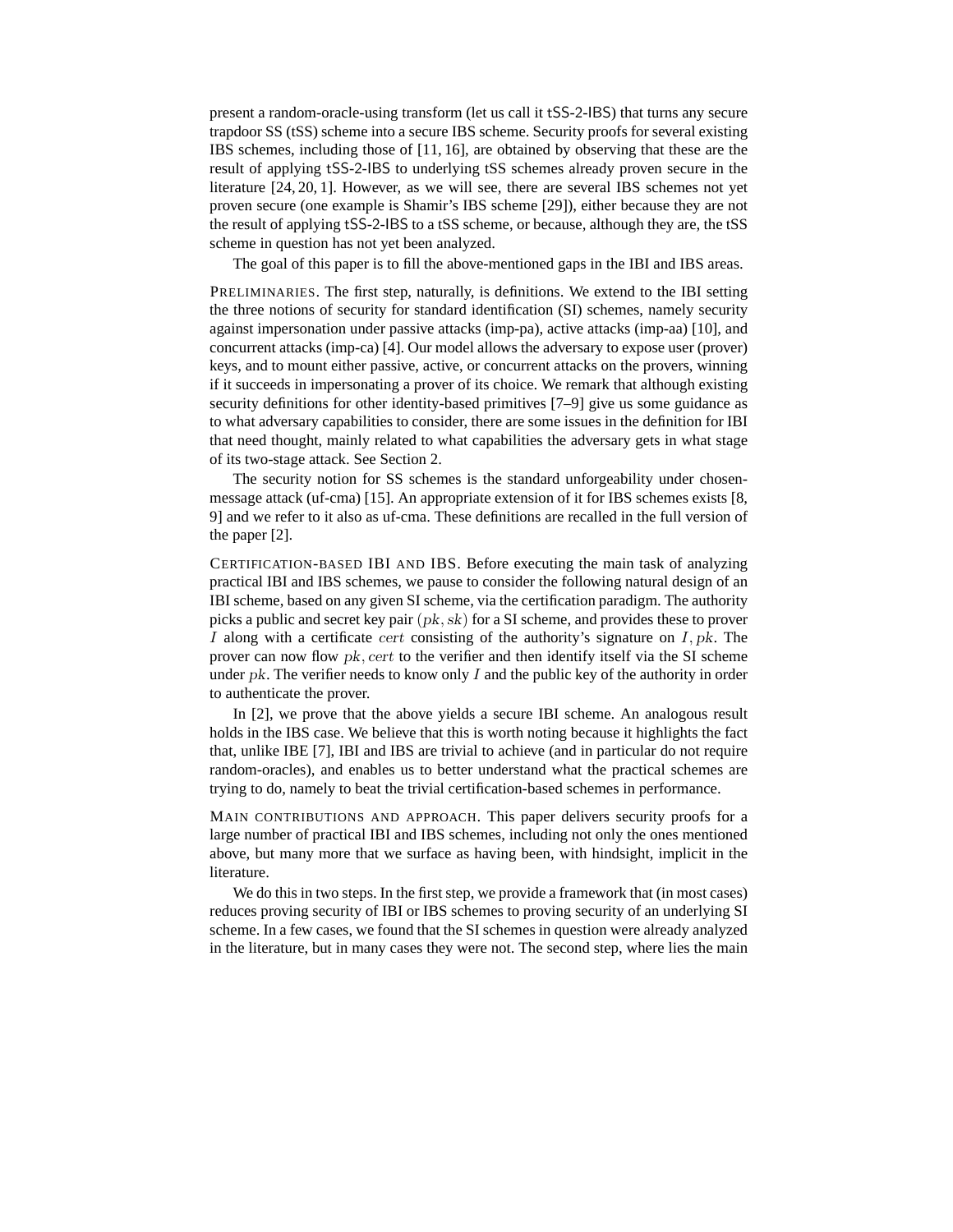

**Fig. 1.** Family of schemes associated to a cSI scheme Name-SI. If Name-SI is imp-atk secure then Name-IBI is also imp-atk secure, for all atk  $\in \{pa, aa, ca\}$ . If Name-SI is imppa secure then Name-IBS is uf-cma secure. Implicit in drawing the diagram this way is that  $fs-I-2-S(cSI-2-IBI(Name-SI)) = cSS-2-IBS(fs-I-2-S(Name-SI)).$ 

technical work of the paper, is to provide security proofs for those SI schemes not already proven secure, and then provide direct security proofs for the few exceptional IBI or IBS schemes that escape being captured by our framework.

The framework, we believe, is of value beyond its ability to reduce proving security of IBI and IBS schemes to proving security of SI schemes. It helps understand how schemes are being derived, and in the process surfaces the implicit schemes we mentioned above. Overall, the framework contributes to simplifying and unifying our picture of the area. We now explain the framework, which is based on a set of transforms, and then summarize the results for specific schemes.

THE TRANSFORMS. We introduce (cf. Definition 2) a class of SI schemes that we call convertible. The idea is that their key-generation process be underlain by a primitive called a trapdoor samplable relation that we introduce in Definition 1. We then present a random-oracle-using transform cSI-2-IBI that transforms a convertible SI (cSI) scheme into an IBI scheme (cf. Construction 1). Theorem 1 shows that cSI-2-IBI is securitypreserving, meaning that if the starting cSI scheme is imp-atk secure then so is the resulting IBI scheme (in the random oracle model), for each at  $k \in \{pa, aa, ca\}$ . This will be our main tool for proving security of IBI schemes.

It is useful to analogously define convertible standard signature (cSS) schemes and a transform cSS-2-IBS that turns a uf-cma secure cSS scheme into a uf-cma secure IBS scheme. These extend [9] in the sense that any tSS scheme is also a cSS scheme, and cSS-2-IBS coincides with tSS-2-IBS when the starting scheme is a tSS scheme, but the class of cSS schemes is larger than the class of tSS schemes.

Now let fs-I-2-S denote the (random-oracle using) Fiat-Shamir transform [11] which turns a SI scheme into a SS scheme. We know that if the former is imp-pa secure then the latter is uf-cma secure [1]. (Application of the transform and this last result requires that the starting SI scheme be a three-move public-coin protocol satisfying a certain technical condition, but all this will always be true for the applications we consider.)

Putting the above together yields Corollary 1, which says that, as long as a cSI scheme X is imp-pa secure, the IBS scheme cSS-2-IBS(fs-I-2-S $(X)$ ) is uf-cma secure. This will be our main tool for proving security of IBS schemes.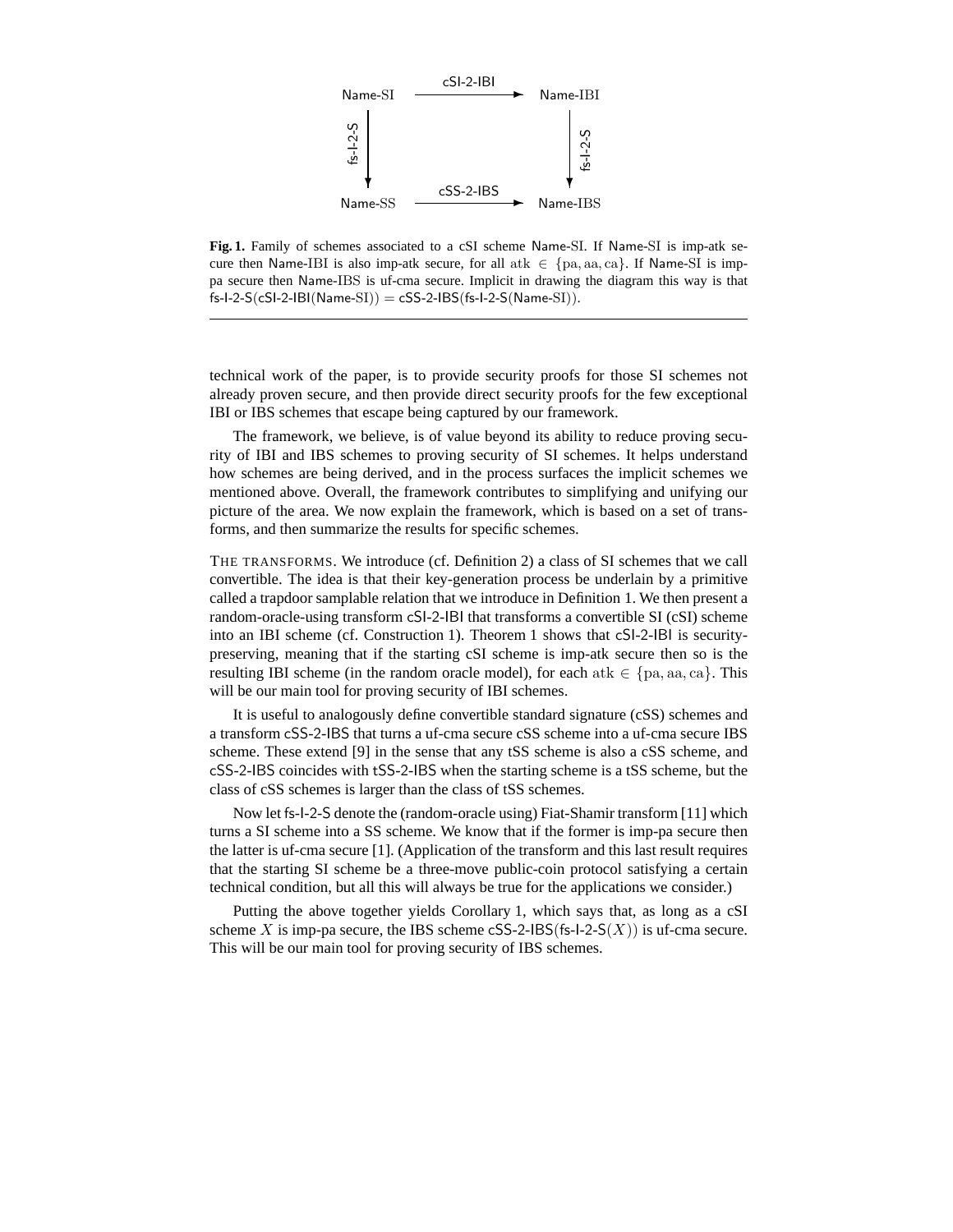We note that fs-I-2-S also transforms a given IBI scheme into an IBS scheme. Furthermore, cSS-2-IBS(fs-I-2-S(X)) = fs-I-2-S(cSI-2-IBI(X)) for any cSI scheme X. In other words, the diagram of Figure 1 "commutes."

As an aside, we remark that the analogue of the result of [1] does *not* hold for fs-I-2-S as a transform of IBI schemes to IBS schemes: Proposition 1 shows that there exists an imp-pa secure IBI scheme Y which under fs-I-2-S yields an insecure IBS scheme. This does not contradict the above since this  $Y$  is not the result of  $cS1-2-1B1$ applied to a cSI scheme, but it makes things more difficult in a few exception cases (that we will see later) in which we need to consider an IBS scheme  $Z = \text{fs-l-2-S}(Y)$  where Y is an IBI scheme that is not equal to  $cS1-2-IBI(X)$  for any  $cSI$  scheme X. See the end of Section 3 for more information.

SCHEME FAMILIES. We seek to explain any IBI scheme  $Y$  in the literature by surfacing a cSI scheme X such that cSI-2-IBI(X) = Y. We seek to explain any IBS scheme Z in the literature by surfacing a cSI scheme X such that cSS-2-IBS(fs-I-2-S(X)) = Z. We are able to do this for the schemes in [11, 16, 29, 13, 17, 8, 32, 6] and for the RSA-based IBI scheme in [21], which, by Theorem 1 and Corollary 1, reduces the task of showing that  $Y, Z$  are secure to showing that  $X$  is secure in these cases.

We remark that the above gives rise to numerous schemes that are "new" in the sense that they were not provided explicitly in the literature. For example, Shamir [29] defined an IBS scheme but no IBI scheme. (He even says providing an IBI scheme is an open question.) Denoting Shamir's IBS scheme by Sh-IBS, we surface the cSI scheme  $Sh-SI$  such that  $cSS-2-IBS(fs-I-2-S(Sh-SI)) = fs-I-2-S(cSI-2-IBI(Sh-SI)) = Sh-IBS.$ As a consequence, we surface the IBI scheme  $Sh-IBI = cSI-2-IBI(Sh-SI)$  that is related in a natural way to Sh-IBS, namely by the fact that  $fs-I-2-S(Sh-IBI) = Sh-IBS$ . In an analogous way we surface IBI schemes Hs-IBI and ChCh-IBI underlying the IBS schemes of [17] and [8, 32], respectively.

Beside explaining existing IBI or IBS schemes, we are able to derive some new ones. We found papers in the literature [19, 22, 12] not defining IBI or IBS schemes, but defining SI schemes that we can show are convertible. Our transforms then yield new IBI and IBS schemes that we analyze.

We feel that this systematic surfacing of implicit schemes helps to homogenize, unify, and simplify the area. Figure 1 summarizes the perspective that emerges. We view schemes as occurring in families. Each family has a family name Name. At the core of the family is a cSI scheme Name-SI. The other schemes are related to it via  $Name-IBI = cSI-2-IBI(Name-SI), Name-SS = fs-1-2-S(Name-SI), and Name-IBS =$ cSS-2-IBS(Name-SS). If Name-SI is secure, so are all other schemes in the family.

RESULTS FOR SPECIFIC SCHEMES. In order to complete the task of obtaining security proofs for the existing and new IBI and IBS schemes we have discussed, it remains to analyze the cSI schemes underlying the families in question. This turns out to be a large task, for although in a few cases the cSI scheme is one already analyzed in the literature, we found (perhaps surprisingly) that in many cases it is not. Additionally, we need to directly analyze two IBI schemes not underlain by cSI schemes, namely the DL-based scheme in [21], and a somewhat more efficient Schnorr-based [27] variant that we introduce.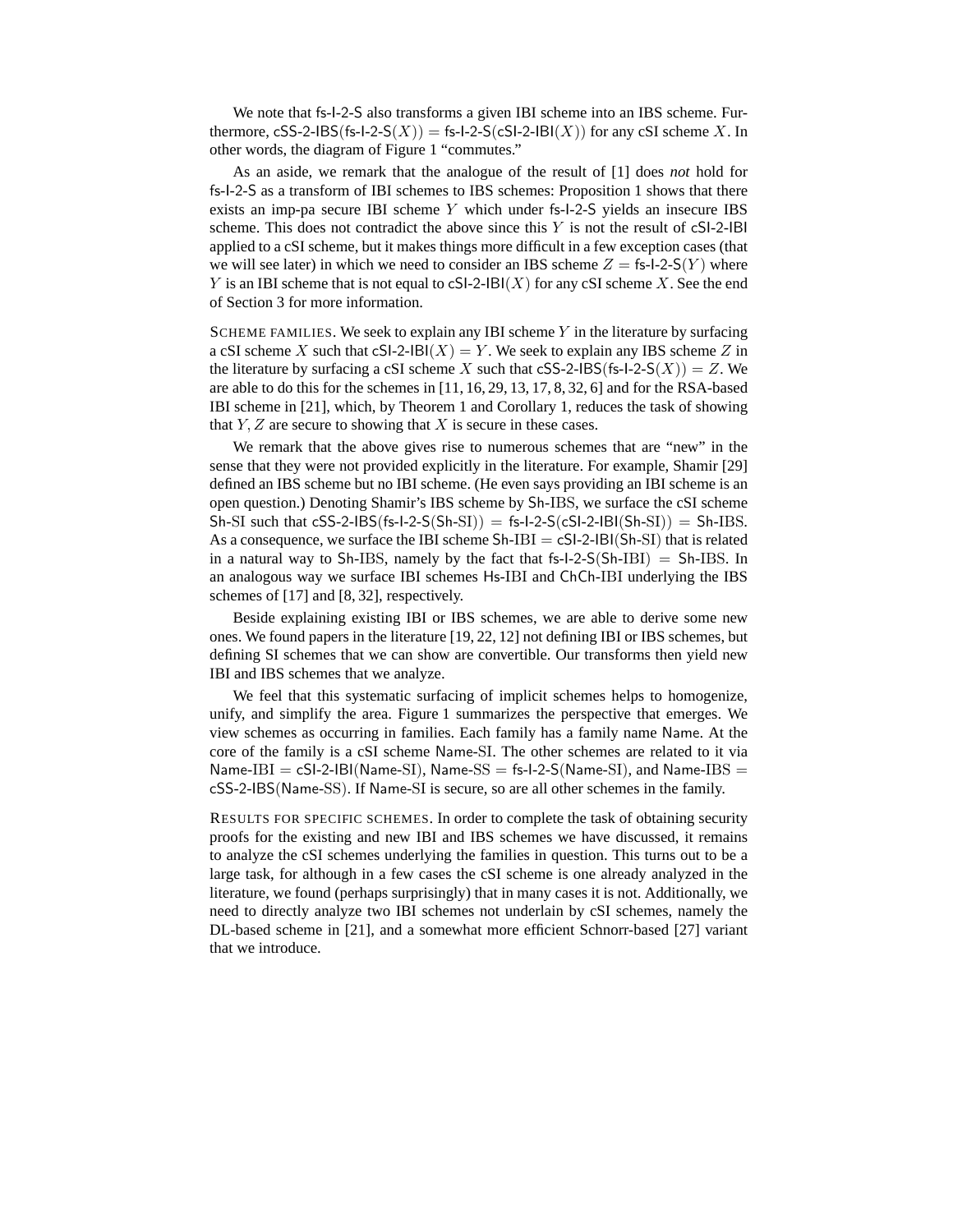| Name       | Origin                 | $Name-SI$                                 |              | Name-IBI     |   |              |              | Name-SS Name-IBS |        |
|------------|------------------------|-------------------------------------------|--------------|--------------|---|--------------|--------------|------------------|--------|
|            |                        | imp-pa imp-aa imp-ca imp-pa imp-aa imp-ca |              |              |   |              |              | uf-cma           | uf-cma |
| <b>FS</b>  | IBI, IBS [11, 10]      | [11]                                      | [10]         |              |   |              |              | [24]             | $[9]$  |
| <b>ItR</b> | SI, SS [19, 22]        | [28]                                      | [28]         | $\mathbf{U}$ |   |              | $\mathbf{U}$ | [24]             | [9]    |
| FF         | SI, SS [12]            | $[12]$                                    | [12]         | $[12]$       | I | I            | I            | [12]             | [9]    |
| GQ         | IBI, IBS [16]          | [16]                                      | [4]          | [4]          |   |              |              | [24]             | [9]    |
| Sh         | IBS [29]               | P                                         | A            | A            | T | A            | A            |                  |        |
| $Sh^*$     | <b>SI</b>              | P                                         | P            | P            |   |              |              |                  |        |
|            | OkRSA SI, IBI, SS [21] | [21]                                      | [21]         | I            |   |              |              | [24]             | $[9]$  |
| Gir        | SI, IBI [13, 25]       | A                                         | A            | A            | A | A            | A            | A                | A      |
| <b>SOK</b> | $\overline{IBS}$ [26]  | P                                         | A            | A            |   | A            | A            |                  | I      |
| Hs         | <b>IBS</b> [17]        | P                                         | P            | P            |   | T            | I            | [17]             | [9]    |
| ChCh       | <b>IBS</b> [8, 32]     | P                                         | P            | P            | I | I            | I            | [8]              | [8]    |
| Beth       | IBI[6]                 | P                                         | $\mathbf{U}$ | $\mathbf{U}$ | I | $\mathbf{U}$ | $\mathbf{U}$ |                  |        |
| OkDL       | IBI [21]               |                                           |              |              | P | P            | P            |                  |        |
| <b>BNN</b> | <b>SI,IBI</b>          |                                           |              |              | P | P            | P            |                  |        |

Fig. 2. Summary of security results. Column 1 is the family name of a family of schemes. Column 2 indicates which of the four member-schemes of the family existed in the literature. (The others we surface.) In the security columns, a known result is indicated via a reference to the paper establishing it. The marks **I**, **P**, and **A** all indicate new results obtained in this paper. An **I** indicates a proof of security obtained by implication. (If under Name-IBI it means we obtain it via Theorem 1, if under Name-IBS it means we obtain it either via Corollary 1 or via our modified fs-I-2-S transform, if elsewhere it means it follows easily from, or is an easy extension of, existing work.) A **P** indicates a new security proof, such as a from-scratch analysis of some SI or IBI scheme. An **A** indicates an attack that we have found. A **U** indicates that the security status is unknown. In all but the last two rows, the SI scheme is convertible. The first set of schemes are factoring based, the next RSA based, the next pairing based, and the last DL based. For each of the schemes above except for the last two, Name-IBS is obtained through the fs-I-2-S transform. OkDL-IBS and BNN-IBS are obtained through a modified version of the fs-I-2-S transform.

A summary of our results is in Figure 2. Section 4 and the full version of the paper [2] provide scheme descriptions and more precise result statements. Note all security proofs for SS, IBI, and IBS schemes are in the random-oracle (RO) model of [5]. Proofs are in [2]. Here, we highlight some of the important elements of these results.

CASES CAPTURED BY OUR FRAMEWORK. Section 4 begins by surfacing SI schemes underlying the first 12 (i.e. all but the last two) families of Figure 2 and shows that they are convertible, so that the picture of Figure 1 holds in all these cases and we need only consider security of the cSI schemes. The analysis of these schemes follows.

Easy cases are FS, ltR (the iterated-root, also called  $2<sup>t</sup>$ -th root, family), FF, GQ, and OkRSA (an RSA-based family from [21]) where the SI schemes are already present and analyzed in the literature [10, 28, 12, 4, 21].

The Sh-SI scheme turns out to be a mirror-image of GQ-SI, and is interesting technically because we show that it is honest-verifier zero-knowledge (HVZK) even though it might not at first appear to be so. Based on this, we prove that it is imp-pa (cf. Theorem 3), but simple attacks show that imp-aa and imp-ca do not hold. A slight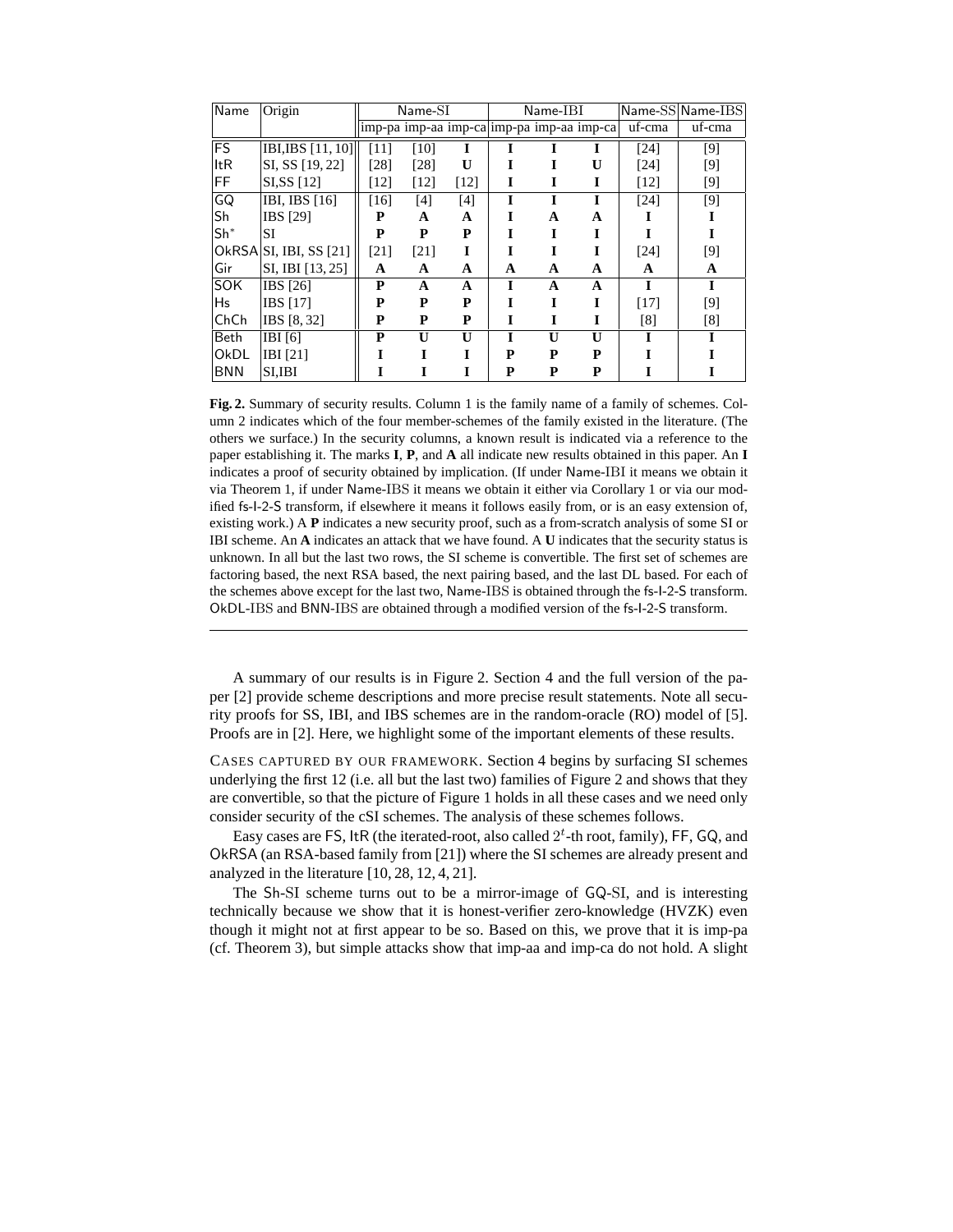modification Sh<sup>∗</sup> -SI of this scheme however is not only imp-pa but also proven imp-aa and imp-ca secure under the one-more-RSA assumption of [3] (cf. Theorem 4), so that its security is like that of GQ-SI [4].

An attack and a fix for Girault's IBI scheme [13] were proposed in [25], but we find attacks on the fixed scheme as well, breaking all schemes in the family.

We prove imp-pa security of the pairing-based SOK-SI, Hs-SI and ChCh-SI schemes under a computational DH assumption and imp-aa, imp-ca security under a one-more computational DH assumption (cf. Theorems 5 and 6). We remark that the SOK-IBS scheme defined via our transforms is not the one of [26], but is slightly different. This suggests the value of our framework, for it is unclear whether the IBS scheme of [26] can be proved uf-cma secure, whereas Corollary 1 implies that SOK-IBS is uf-cma secure.

Since the discrete-log function has no known trapdoor it is not an obvious starting point for IBI schemes, but some do exist. Beth's (unproven) IBI scheme [6] is based on ElGamal signatures. The proof of convertibility of the Beth-SI scheme we surface is interesting in that it exploits the existential forgeability of ElGamal signatures. Theorem 7 says that Beth-SI is imp-pa secure if the hashed-message ElGamal signature scheme is universally unforgeable under no-message attack in the random-oracle model.

EXCEPTIONS. The last two rows of Figure 2 represent cases where our framework does not apply and direct analyses are needed. The first such case is an unproven DL-based IBI scheme OkDL-IBI due to Okamoto [21], which introduces an interesting SS-based method for constructing IBI schemes and instantiates it with his own DL-based SS scheme. We were unable to surface any cSI scheme which under cSI-2-IBI maps to OkDL-IBI. (OkDL-IBI can be "dropped" in a natural way to a SI scheme OkDL-SI, but the latter does not appear to be convertible.) However, we show in [2] that OkDL-IBI is nevertheless imp-pa, imp-aa, and imp-ca secure assuming hardness of the DL problem. This direct proof is probably the most technical in the paper and uses the security of Okamoto's DL-based SS scheme under a weakened notion of non-malleability [31], which is established via an extension of the result of [1] combined with results from [21]. We also present a new IBI scheme BNN-IBI that is based on the paradigm underlying OkDL-IBI but uses Schnorr signatures [27] instead of Okamoto signatures. It is slightly more efficient than OkDL-IBI. Security results are analogous to those above. See [2] for descriptions of the schemes and our results.

Proposition 1 precludes proving security of the IBS schemes fs-I-2-S(OkDL-IBI) and fs-I-2-S(BNN-IBI) based merely on the security properties of the IBI schemes. However, we slightly modify the classical fs-I-2-S transform and obtain a transform that yields a secure uf-cma IBS scheme when applied to an imp-pa IBI scheme. We can then apply this transform to OkDL-IBI or BNN-IBI to obtain uf-cma IBS schemes.

RELATED WORK. Independent of our work, Kurosawa and Heng [18] recently presented a transform from a certain class of "zero-knowledge" SS schemes to IBI schemes. However, the IBI scheme resulting from their transform is only shown to be secure against impersonation under *passive* attacks.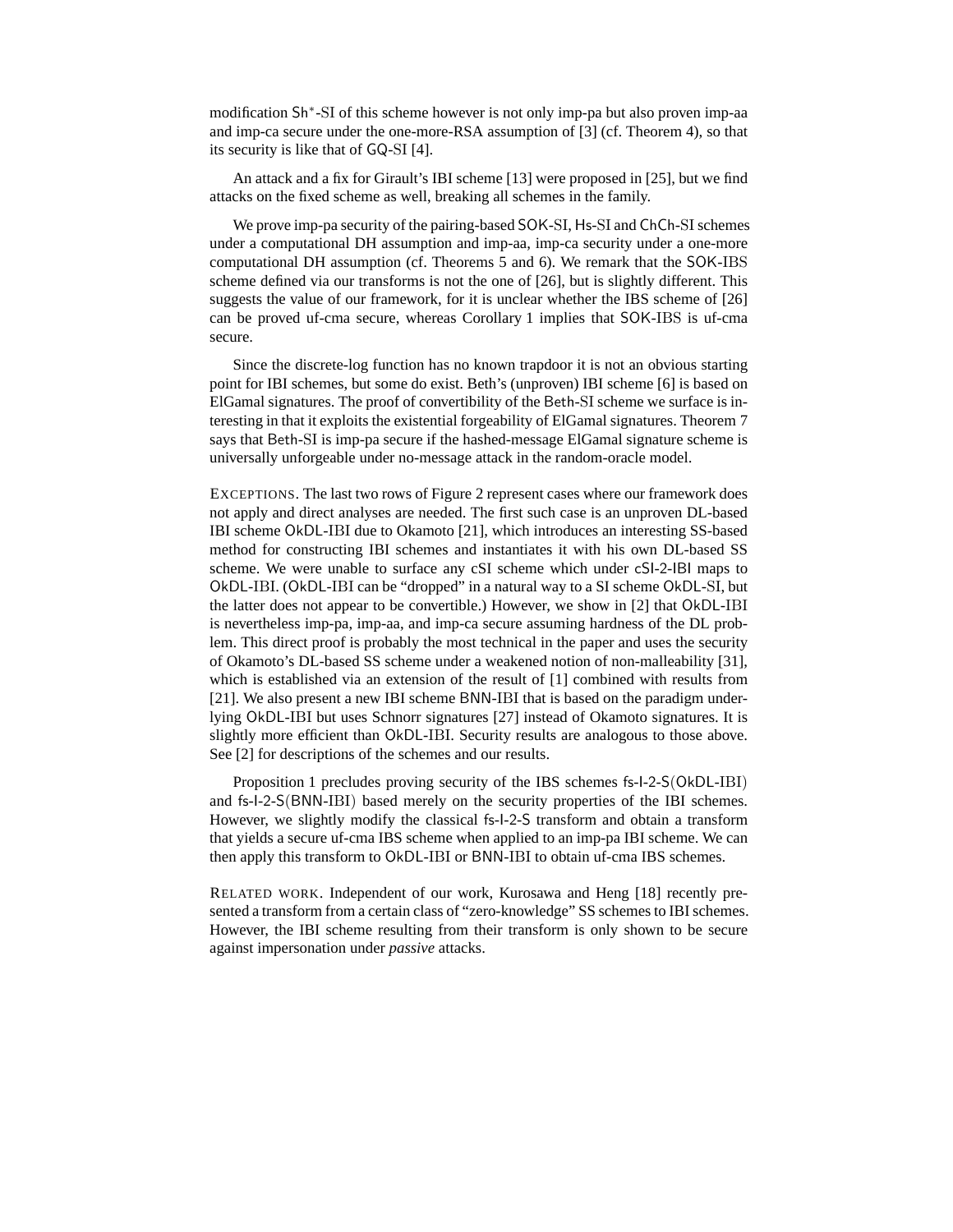## **2 Security Notions for Identification Schemes**

NOTATION. We let  $\mathbb{N} = \{1, 2, 3, \ldots\}$  denote the set of natural numbers. If  $k \in \mathbb{N}$ , then  $1^k$  is the string of k ones. The empty string is denoted  $\varepsilon$ . If  $x, y$  are strings, then  $|x|$ is the length of x and  $x||y$  is the concatenation of x and y. If S is a set, then |S| is its cardinality. If A is a randomized algorithm, then  $A(x_1, x_2, \dots : O_1, O_2, \dots)$  means that A has inputs  $x_1, x_2, \ldots$  and access to oracles  $O_1, O_2, \ldots$ , and  $y \stackrel{\$}{\leftarrow} A(x_1, x_2, \ldots)$  $O_1, O_2, \ldots$ ) means that the output of A's run is assigned to y. We denote the set of all possible outputs by  $[A(x_1, x_2, \dots : O_1, O_2, \dots)],$  the running time of A by  $\mathbf{T}_A$ , and the number of times A queried the O<sub>i</sub> oracle by  $\mathbf{Q}_A^{O_i}$ . We define  $\mathbf{Q}_A = \sum_i \mathbf{Q}_A^{O_i}$ .

An interactive algorithm (modelling a party such as prover or verifier in a protocol) is a stateful algorithm that on input an incoming message  $M_{in}$  (this is  $\varepsilon$  if the party is initiating the protocol) and state information St outputs an outgoing message  $M_{out}$  and updated state St'. For an interactive algorithm A that has access to oracles  $O_1, O_2, \ldots$ this is written as  $(M_{out}, \text{St}') \overset{\text{s}}{\leftarrow} A(M_{in}, \text{St} : \text{O}_1, \text{O}_2, \ldots)$ . The initial state of A contains its inputs and optionally a random tape  $\rho$ ; if no random tape is explicitly given in the initial state, A is assumed to toss its own coins.

STANDARD IDENTIFICATION SCHEMES. A *standard identification (SI) scheme* is a tuple  $ST = (Kg, P, V)$  where Kg is the randomized polynomial-time key generation algorithm, and P and V are polynomial-time interactive algorithms called the prover and verifier algorithms, respectively. In an initialization step, the prover runs  $\mathsf{Kg}(1^k)$ , where k is a security parameter, to obtain a key pair  $(pk, sk)$ , and publishes the public key pk while keeping the secret key sk private. In the interactive identification protocol, the prover runs P with initial state  $sk$ , and the verifier runs V with initial state  $pk$ . The first and last messages of the protocol belong to the prover. The protocol ends when V enters either the acc or rej state. We require that for all  $k \in \mathbb{N}$  and for all  $(pk, sk) \in [Kg(1^k)],$ the result of the interaction between P (initialized with sk) and V (initialized with  $pk$ ) is acc with probability one.

SECURITY OF SI SCHEMES. An adversary A is a pair of algorithms  $(CV, CP)$  called the *cheating verifier* and the *cheating prover* [10]. We briefly recall the notions of imppa, imp-aa [10], and imp-ca [4]. The experiment first chooses keys  $(pk, sk)$  via Kg $(1^k)$ and then runs  $CV$  on  $pk$ . For a passive attack (pa),  $CV$  gets a conversation oracle, which, upon a query, returns a transcript of the conversation between P (with initial state  $sk$ ) and V (with initial state  $pk$ ), each time generated under fresh coins for both parties. For an active attack (aa) or concurrent attack (ca), CV gets a prover oracle PROV. Upon a query  $(M, s)$  where M is a message and s is a session number, the PROV oracle runs the prover algorithm using  $M$  as an incoming message and returns the prover's outgoing message while maintaining the prover's state associated with the session s across the invocations. (For each new session, PROV uses fresh random coins to start the prover, initializing it with sk.) The difference between active and concurrent attacks is that the former allows only a single prover to be active at a time. Eventually,  $CV$  halts with some output that is given to  $CP$ , and A wins if the interaction between CP and V (initialized with pk) leads the latter to accept. For atk  $\in \{pa, aa, ca\}$ , the *imp-atk advantage* of A in attacking  $ST$  is written as  $\text{Adv}_{ST,A}^{\text{imp-atk}}(k)$  and is defined to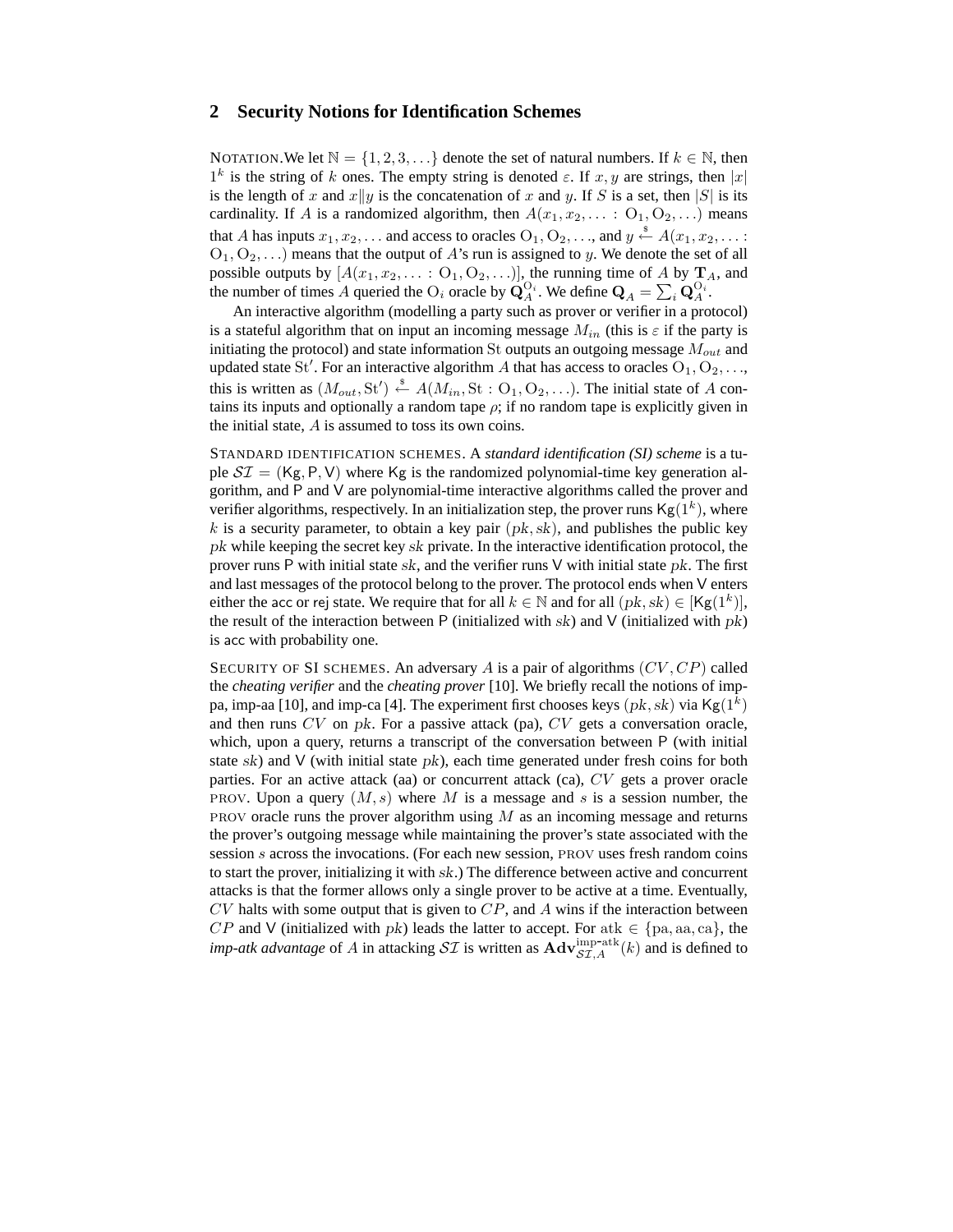be the probability of A winning in the above experiment. We say that SI is an *imp-*atksecure SI scheme if  $\mathbf{Adv}_{\mathcal{SI},A}^{\text{imp-atk}}(\cdot)$  is negligible for every polynomial-time A.

IDENTITY-BASED IDENTIFICATION SCHEMES. An *identity-based identification (IBI) scheme* is a four-tuple  $IBI = (MKg, UKg, P, V)$  of polynomial-time algorithms. The trusted, key-issuing authority runs the *master-key generation* algorithm MKg on input  $1^k$ , where k is a security parameter, to obtain a master public and secret key pair (mpk, msk). It can then run the *user-key generation* algorithm UKg on msk and the identity  $I \in \{0,1\}^*$  of a user to generate for this user a secret key usk which is then assumed to be securely communicated to the user in question. In the interactive identification protocol, the prover with identity I runs interactive algorithm  $\overline{P}$  with initial state usk, and the verifier runs  $\overline{V}$  with initial state mpk, I. The first and last messages of the protocol belong to the prover. The protocol ends when  $\overline{V}$  enters either the acc or rej state. In the random oracle model,  $UKg, \overline{P}, \overline{V}$  additionally have oracle access to a function H whose range may depend on mpk. We require that for all  $k \in \mathbb{N}$ ,  $I \in \{0,1\}^*$ ,  $(mpk, msk) \in [MKg(1^k)]$ , functions H with appropriate domain and range, and  $usk \in [UKg(msk, I : H)],$  the interaction between P (initialized with usk) and V (initialized with  $mpk$ , I) is acc with probability one.

SECURITY OF IBI SCHEMES. The security definition for IBI schemes is similar to that of SI schemes. We highlight only the differences here. An adversary  $A$  is a pair of a cheating verifier  $\overline{CV}$  and a cheating prover  $\overline{CP}$ . It is given a conversation oracle for passive attacks or a prover oracle for active and concurrent attacks as before except that here it can ask for transcripts or for interactions with respect to identities of its choice. For all three types of attacks, it is additionally given access to an initialization oracle and a corrupt oracle with which it can initialize and corrupt an identity, respectively. The former causes the new identity to receive a newly generated user secret key while the latter exposes the identity's user secret key to  $\overline{A}$  then marks the identity as corrupted. As before,  $\overline{CV}$  is run first. At its completion, it returns an uncorrupted identity  $J$  to be impersonated (along with other state information). Then,  $\overline{CP}$  attempts the impersonation for J. Throughout,  $\overline{A}$  is not allowed to submit queries involving corrupted identities (other than the original corrupting queries). Additionally,  $\overline{CP}$  is not allowed to submit queries involving J. For atk  $\in \{pa, aa, ca\}$ , the *imp-atk advantage* of  $\overline{A}$  in attacking  $\overline{L} \mathcal{B} \mathcal{I}$  is written as  $\mathbf{Adv}_{\mathcal{IBI},\overline{A}}^{\text{imp-atk}}(k)$  and is defined to be the probability of  $\overline{A}$ winning in the above experiment. We say that  $\mathcal{IBI}$  is an *imp*-atk-secure IBI scheme if  $\mathbf{Adv}_{\mathcal{IBI}, \overline{A}}^{\text{imp-atk}}(\cdot)$  is negligible for every polynomial-time  $\overline{A}$ . Details are in [2].

## **3 Convertible Schemes and our Transforms**

In analogy with the definition of trapdoor signature schemes [9], we define the concept of *convertible identification schemes* and show how to transform these into IBI schemes. We use a slightly more general concept than the trapdoor one-way permutations used by [9] that we will call *trapdoor samplable relations*. A relation R is a set of ordered pairs  $(x, y) \in \text{Dom}(\mathbf{R}) \times \text{Ran}(\mathbf{R})$ . We write the set of images of  $x \in \text{Dom}(\mathbf{R})$  as  $\mathbf{R}(x) = \{y \mid (x, y) \in \mathbf{R}\}\$ and the set of inverses of  $y \in \text{Ran}(\mathbf{R})$  as  $\mathbf{R}^{-1}(y) =$  ${x | (x, y) \in \mathbf{R}}.$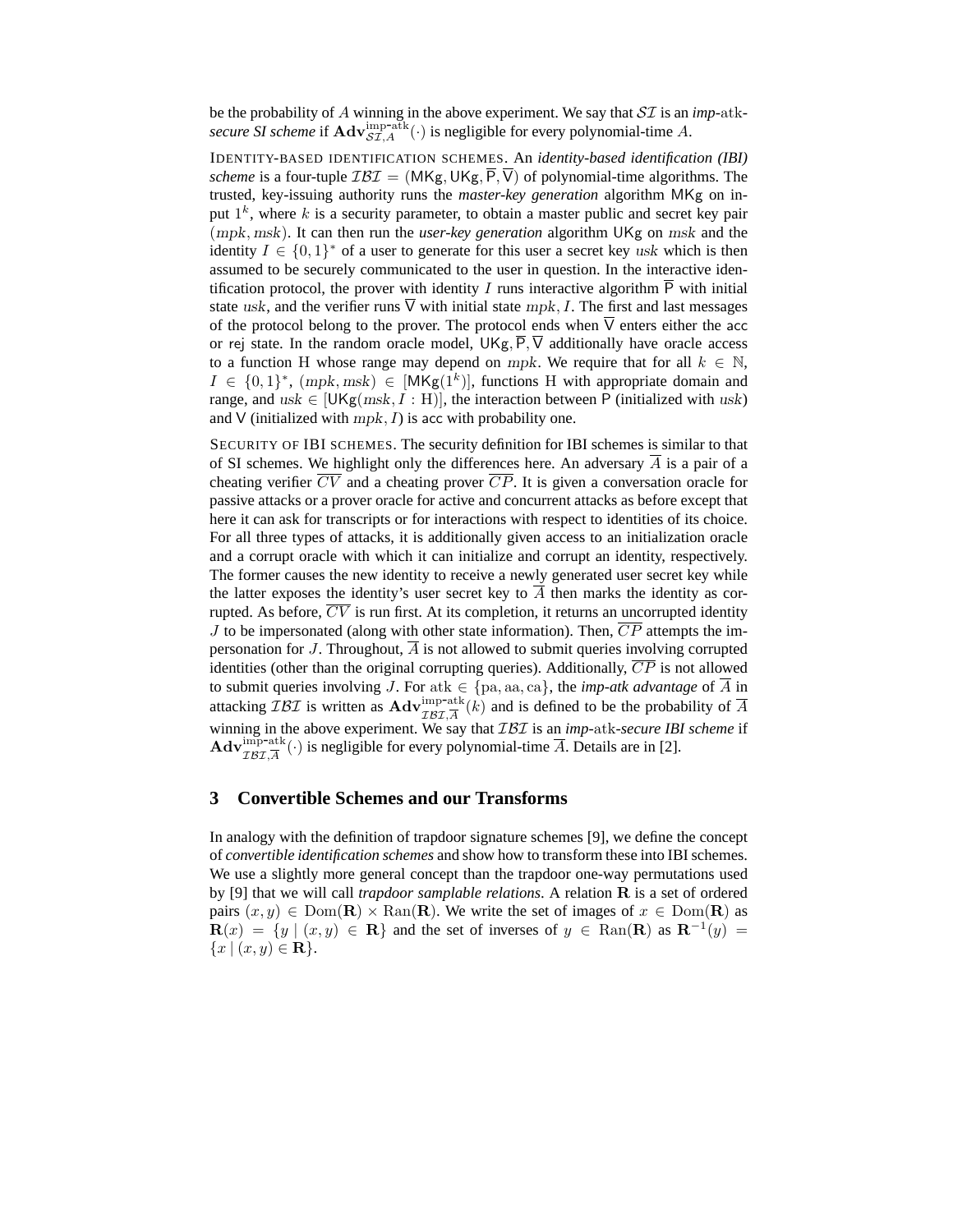**Definition 1.** *A family of* trapdoor samplable relations F *is a triplet of polynomial-time algorithms* (TDG, Sample, Inv) *such that the following properties hold: (1)* Efficient generation: On input  $1^k$ , where  $k \in \mathbb{N}$  is the security parameter, TDG outputs the de*scription*  $\langle \mathbf{R} \rangle$  *of a relation* **R** *in the family together with its trapdoor information t; (2)* Samplability: *The output of the algorithm* Sample *on an input*  $\langle \mathbf{R} \rangle$  *is uniformly* distributed over  $\mathbf{R}$ ; (3) Inversion: On input a relation description  $\langle \mathbf{R} \rangle$ , the correspond*ing trapdoor t, and an element*  $y \in \text{Ran}(\mathbf{R})$ *, the randomized algorithm* lnv *outputs a random element of* R<sup>−</sup><sup>1</sup> (y)*; (4)* Regularity: *Every relation* R *in the family is regular, meaning that the number of inverses*  $|\mathbf{R}^{-1}(y)|$  *is the same for all*  $y \in \text{Ran}(\mathbf{R})$ .

Note that this definition does not ask that any computational problem relating to the family be hard. (For example, there is no "one-wayness" requirement.) We do not need any such assumption.

**Definition 2.** *A SI scheme*  $ST = (Kg, P, V)$  *is said to be* convertible *if there exists a family of trapdoor samplable relations*  $F = (TDG, Sample, Inv)$  *such that for all*  $k \in \mathbb{N}$ *the output of the following is distributed identically to the output of*  $\mathsf{Kg}(1^k)$ *:* 

 $(\langle \mathbf{R} \rangle, t) \stackrel{\hspace{0.1em}\mathsf{\scriptscriptstyle\$}}{\leftarrow} \mathsf{TDG}(1^k) \: ; \: (x,y) \stackrel{\hspace{0.1em}\mathsf{\scriptscriptstyle\$}}{\leftarrow} \mathsf{Sample}(\langle \mathbf{R} \rangle) \: ;$  $pk \leftarrow (\langle \mathbf{R} \rangle, y)$ ;  $sk \leftarrow (\langle \mathbf{R} \rangle, x)$ ; *Return* ( $pk, sk$ )

The following describes the cSI-2-IBI transform of a convertible SI (cSI) scheme into an IBI scheme. The idea is that to each identity  $I$  we can associate a value that is derivable from the master public key and I. This value plays the role of a public key for the underlying cSI scheme. This "pseudo-public-key" is  $(\langle \mathbf{R} \rangle, H(I))$ , where H is a random oracle.

**Construction 1.** Let  $ST = (Kg, P, V)$  be a cSI scheme, and let  $F = (TDG, Sample,$ Inv) be the family of trapdoor samplable relations that underlies it as per Definition 2. The cSI-2-IBI transform associates to  $ST$  the random-oracle model IBI scheme  $IBI =$ (MKg, UKg,  $\overline{P}$ ,  $\overline{V}$ ) whose components we now describe. The master and user key generation algorithms are defined as

| Algorithm $MKg(1^k)$                                                                           | Algorithm UKg $(msk, I : H)$                                                                                                           |
|------------------------------------------------------------------------------------------------|----------------------------------------------------------------------------------------------------------------------------------------|
| $(\langle \mathbf{R} \rangle, t) \stackrel{\$}{\leftarrow} \textsf{TDG}(1^k)$                  | Parse msk as $(\langle \mathbf{R} \rangle, t)$                                                                                         |
| $mpk \leftarrow \langle \mathbf{R} \rangle$ ; $msk \leftarrow (\langle \mathbf{R} \rangle, t)$ | $x \stackrel{\$}{\leftarrow} \text{Inv}(\langle \mathbf{R} \rangle, t, \text{H}(I));$ $usk \leftarrow (\langle \mathbf{R} \rangle, x)$ |
| Return $(mpk, msk)$                                                                            | Return usk                                                                                                                             |

where  $H: \{0,1\}^* \to \text{Ran}(\mathbf{R})$  is a random oracle. The prover algorithm  $\overline{P}$  is identical to P. The verifier algorithm  $\overline{V}(\cdot, \cdot : H)$  parses its initial state as  $(\langle \mathbf{R} \rangle, I)$  and runs V on initial state  $(\langle \mathbf{R} \rangle, H(I))$ .

The following theorem, proved in [2], says that cSI-2-IBI is security-preserving.

**Theorem 1.** Let SI be a cSI scheme and let  $IBI = cS1-2-IBI(SI)$  be the associated *IBI scheme as per Construction 1. For any*  $atk \in \{pa, aa, ca\}$ *, if*  $ST$  *is imp-atk secure then* IBI *is imp-atk secure.*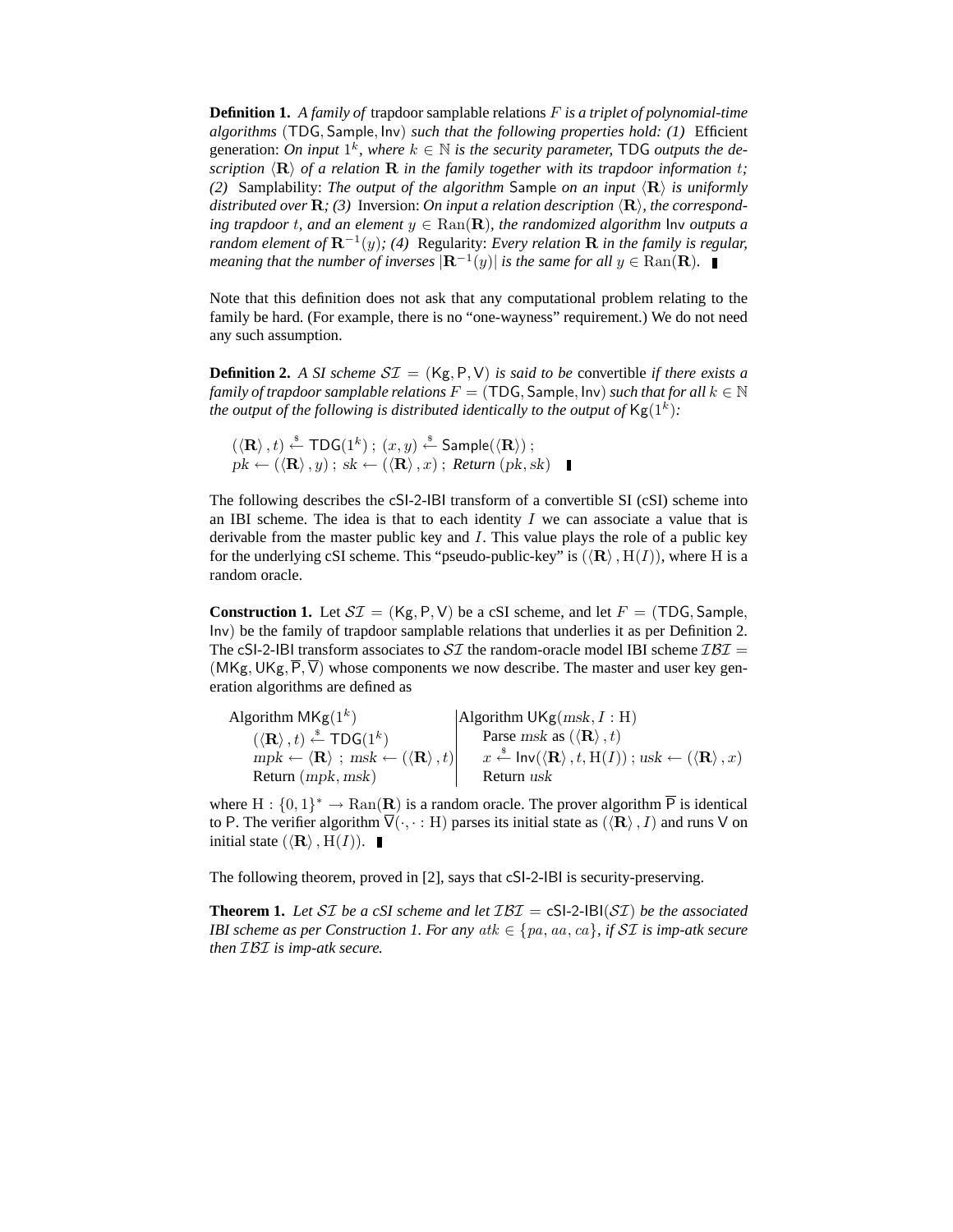Convertibility of a standard signature (SS) scheme  $SS = (Kg, Sign, Vf)$  is defined by analogy to Definition 2. (The condition is only on the key-generation algorithm.) The cSS-2-IBS transform is defined analogously to the cSI-2-IBI transform: given a convertible SS (cSS) scheme  $S\mathcal{S} = (Kg, Sign, Vf)$ , the transform yields an IBS scheme  $IBS = (MKg, UKg, \overline{Sign}, \overline{Vf})$  where the master and the user key generators are exactly as in Construction 1, and  $\overline{Sign}(usk, \cdot)$  and  $\overline{Vf}(mpk, I, \cdot, \cdot : H)$  are identical to  $Sign(usk, \cdot)$  and  $Vf((mpk, H(I)), \cdot, \cdot)$ , respectively. The proof of the following analogue of Theorem 1 is similar to the proof of Theorem 1 and is thus omitted.

**Theorem 2.** Let SS be a cSS scheme and let  $IBS = \text{cSS-2-IBS}(SS)$  be the associated *IBS scheme as defined above. If* SS *is uf-cma secure then* IBS *is also uf-cma secure.*

One can check that any trapdoor SS (tSS) scheme as defined in [9] is a cSS scheme, and their tSS-2-IBS transform coincides with cSS-2-IBS in case the starting cSS scheme is trapdoor. Thus, Theorem 2 represents a (slight) extension of their result. However, the extension is important, for we will see cases of cSS schemes that are not trapdoor and where the extension is needed.

We know that, if  $\mathcal{SI}$  is an imp-pa secure SI scheme, then fs-I-2-S( $\mathcal{SI}$ ) is a uf-cma secure SS scheme [1]. It is also easy to see that the fs-I-2-S transform of a cSI scheme is a cSS scheme. Combining this with Theorem 2 yields the following, which will be our main tool to prove security of IBS schemes.

**Corollary 1.** Let SI be a cSI scheme, and let  $\mathcal{IBS} = \text{cSS-2-IBS}(\text{fs-1-2-S}(\text{ST}))$ *.* If SI *is imp-pa secure then* IBS *is uf-cma secure.*

Above, it is assumed that  $\mathcal{SI}$  is a three-move, public coin protocol (so that one can apply fs-I-2-S to it) and also that the commitment (first move of the prover) is drawn from a space of super-polynomial size (so that the result of [1] applies). An SI or IBI scheme having these properties is called *canonical*.

One can also apply the fs-I-2-S transform to a canonical IBI scheme to obtain an IBS scheme, and one can check that cSS-2-IBS(fs-I-2-S( $ST$ )) = fs-I-2-S(cSI-2-IBI( $ST$ )) for any canonical cSI scheme  $ST$ . It follows that fs-I-2-S yields a uf-cma secure IBS scheme if it is applied to a *converted* IBI scheme, meaning one that is obtained as the result of applying cSI-2-IBI to some (canonical) cSI scheme. However, one can also apply fs-I-2-S to a canonical IBI scheme that is not converted and get an IBS scheme, and there will be instances later where we would like to do this. Unfortunately, the IBS scheme so obtained need not be secure, in the sense that the analogue of the result of [1] does not hold, as stated below and proved in [2].

**Proposition 1.** *Assume there exists an imp-pa secure canonical IBI scheme. Then, there exists an imp-pa secure canonical IBI scheme* IBI *such that* fs*-*I*-*2*-*S(IBI) *is not ufcma secure.*

We now provide a remedy for the above. We consider a modified version of the fs-I-2-S transform that hashes the identity of the signer (prover) along with the commitment and message, rather than merely hashing the commitment and message as in fs-I-2-S. We can show (by an extension of the proof of [1] that we omit) that, if this transform is applied to a canonical imp-pa secure IBI scheme, then the outcome is a uf-cma secure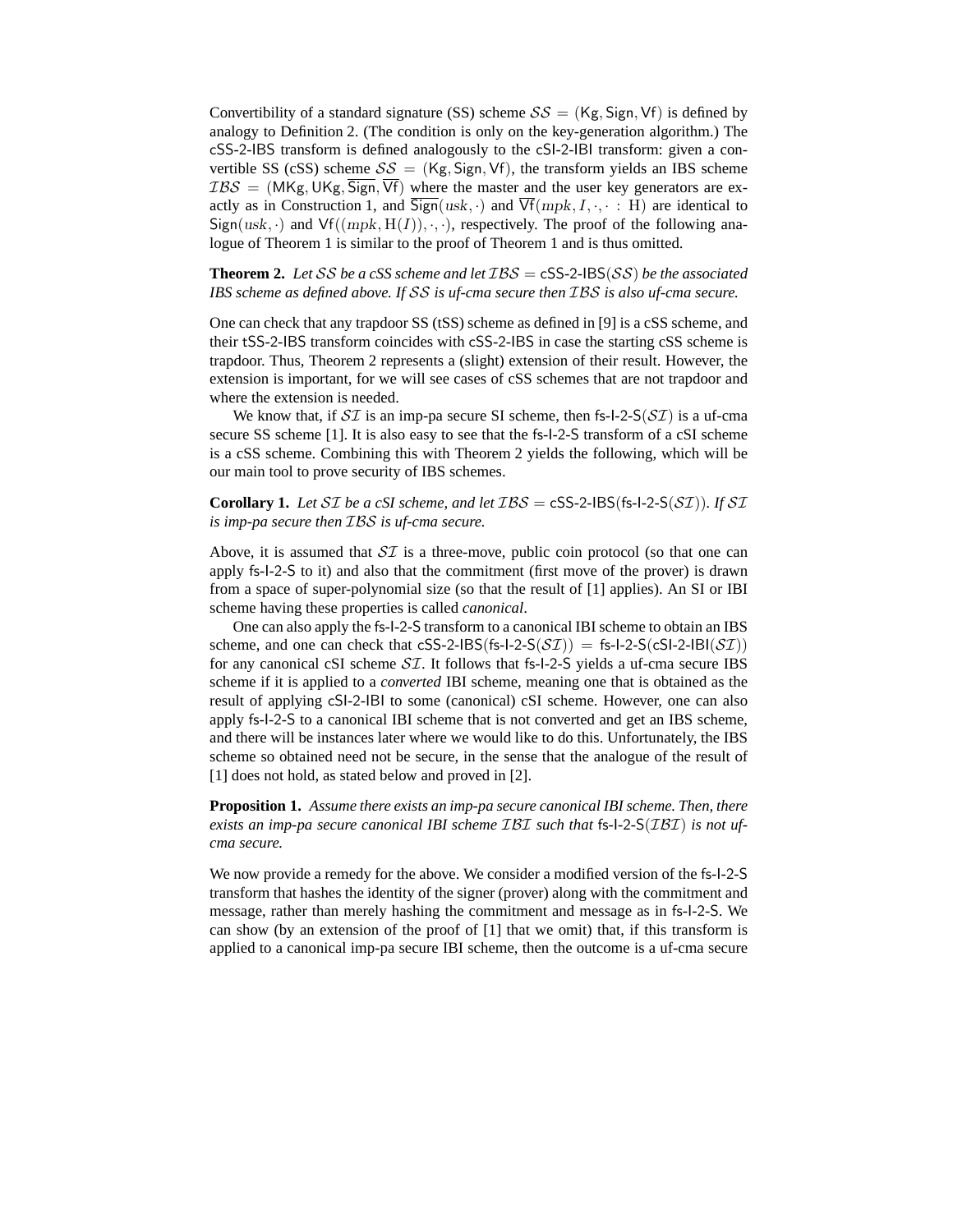IBS scheme. We apply this in [2] to obtain uf-cma secure IBS schemes from the two unconverted IBI schemes we consider, namely OkDL-IBI and BNN-IBI.

#### **4 Applying the Framework**

We now apply the above transform-based framework to prove security of existing and new IBI and IBS schemes. To do this, we consider numerous SI schemes. (Some are known. Some are new.) We show that they are convertible, and then analyze their security. The implications for corresponding IBI and IBS schemes, obtained via the transforms discussed above, follow from Theorem 1 and Corollary 1. Figure 3 presents the key generation algorithms of the SI schemes we consider, and Figure 4 presents the corresponding identification protocols.

GENERATORS. The key generation algorithms shown in Figure 3 make use of parameter generation algorithms:  $K_{\text{fact}}$  for factoring-based schemes,  $K_{\text{rsa}}$  for RSA-based schemes,  $\mathcal{K}_{\text{dlog}}$  for DL-based schemes and  $\mathcal{K}_{\text{pair}}$  for pairing based schemes. These are randomized polynomial-time algorithms that on input  $1<sup>k</sup>$  produce the following outputs:  $\mathcal{K}_{\text{fact}}$  generates tuples  $(N, p, q)$  such that p, q are primes and  $N = pq$ ;  $\mathcal{K}_{\text{rsa}}$ outputs  $(N, e, d)$  such that N is the product of two primes and  $ed \equiv 1 \mod \varphi(N)$ ;  $\mathcal{K}_{\text{dlog}}$  outputs the description of a multiplicative group  $\mathbb{G}$ , its prime order q and a generator g;  $\mathcal{K}_{\text{pair}}$  generates the description of an additive group  $\mathbb{G}_1$  and a multiplicative  $\mathbb{G}_2$ of the same prime order q, a generator  $P$  of  $\mathbb{G}_1$  and a non-degenerate, polynomial-time computable bilinear map  $\hat{e}: \mathbb{G}_1 \times \mathbb{G}_1 \to \mathbb{G}_2$ . We say that  $\mathcal{K}_{\text{rsa}}$  is a prime-exponent generator if e is always a prime. Security results will make various assumptions about the computational problems underlying these generators.

HASH FUNCTION RANGES. In applying cSI-2-IBI to FS-SI, we assume the hash function in Construction 1 has range the set of quadratic residues modulo  $N$  where  $N$  is the modulus in the public key. This is a convenient abstraction in the random-oracle model, but note that implementing such a hash function is difficult since the range is not decidable in polynomial-time. However, this is a standard problem in this domain and various standard changes to the scheme take care of it. The same problem arises for several other schemes below as well, and also arises in [9]. We will not mention it again, but instead assume our random-oracle hash functions have whatever ranges we need. Those usually being obvious from the scheme are not discussed explicitly.

FS AND ItR. Since FS-SI is the special case of ItR-SI in which  $m = 1$ , it suffices to show that the latter is convertible. This is easily seen by considering the relation  $\mathbf{R} =$  $\{((x_1,\ldots,x_t),(X_1,\ldots,X_t))\mid X_i\equiv x_i^{-2^m}\mod N \text{ for } i=1,\ldots,t\}$  with description  $\langle \mathbf{R} \rangle = N$  and trapdoor  $(p, q)$ . Pair sampling involves selecting random elements from  $\mathbb{Z}_N^*$ , raising them to the  $2^m$ -th power, and inverting them modulo N.

We note that  $FS-IBI = cSI-2-IBI(FS-SI)$  is exactly the IBI scheme in [11] and  $FS-IBS = cSS-2-IBS(fs-I-2-S(FS-SI))$  is exactly the IBS scheme in [11]. We know that FS-SI is imp-pa and imp-aa secure assuming factoring is hard [10], and this easily extends to imp-ca. Theorem 1 implies that FS-IBI inherits these security attributes. (Corollary 1 implies uf-cma security of FS-IBS assuming factoring is hard, but this was known [9].)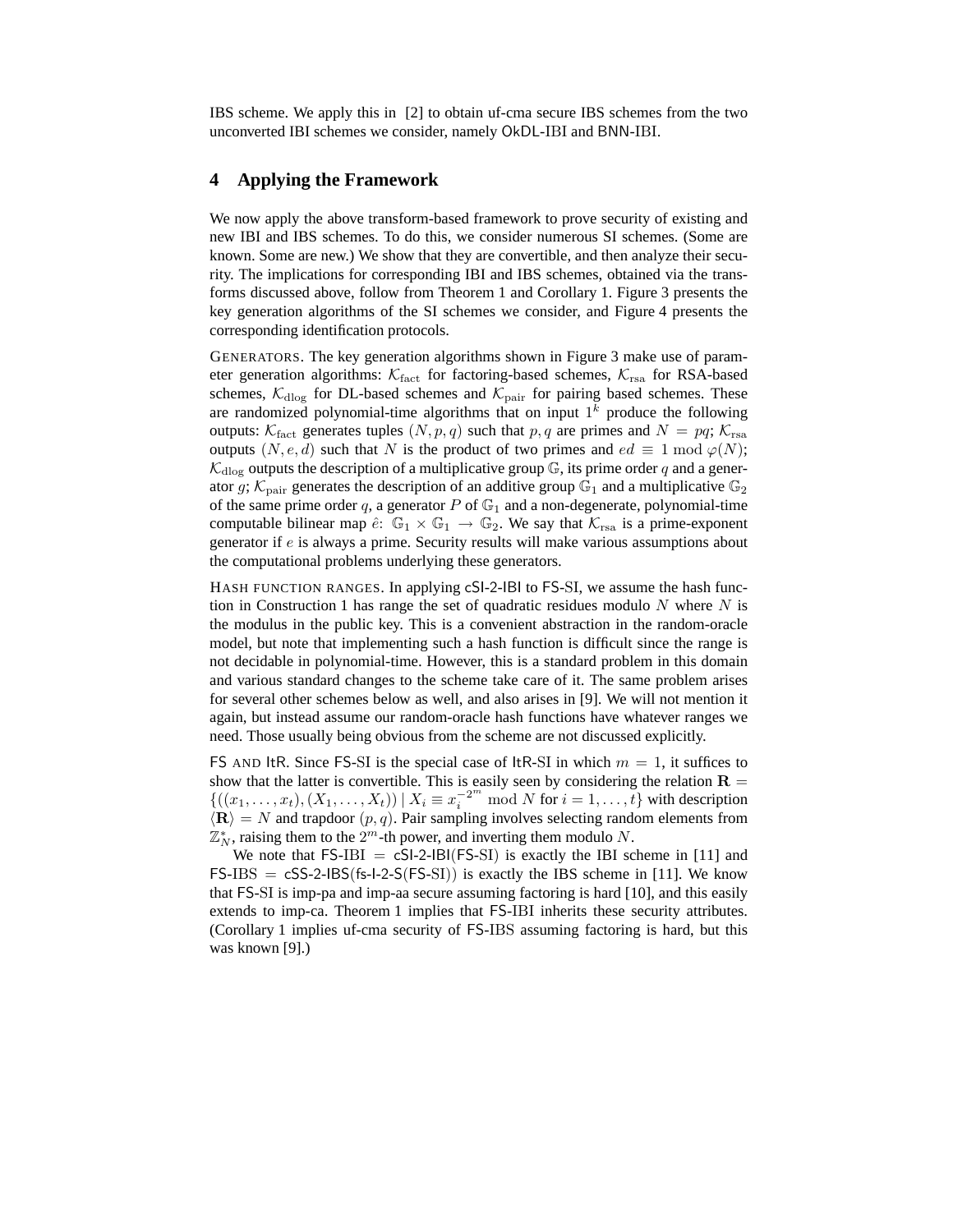| FS                                                                                                                                                                                                                                                                                                                                                                                    | ltR                                                                                                                                                                                                                                                                                                                                                                                                                              |                                                                                                                                                                                                                                                                                                                                                                   | $GQ, Sh, Sh^*$                                                                                                                                                                                                                                                                                                                                |  |  |
|---------------------------------------------------------------------------------------------------------------------------------------------------------------------------------------------------------------------------------------------------------------------------------------------------------------------------------------------------------------------------------------|----------------------------------------------------------------------------------------------------------------------------------------------------------------------------------------------------------------------------------------------------------------------------------------------------------------------------------------------------------------------------------------------------------------------------------|-------------------------------------------------------------------------------------------------------------------------------------------------------------------------------------------------------------------------------------------------------------------------------------------------------------------------------------------------------------------|-----------------------------------------------------------------------------------------------------------------------------------------------------------------------------------------------------------------------------------------------------------------------------------------------------------------------------------------------|--|--|
| $(N, p, q) \stackrel{\text{*}}{\leftarrow} \mathcal{K}_{\text{fact}}(1^k)$<br>For $i=1t$ do<br>$x_i \stackrel{\$}{\leftarrow} \mathbb{Z}_N^*$<br>$X_i \leftarrow x_i^{-2} \mod N$<br>$pk \leftarrow (N, (X_1, \ldots, X_t))$<br>$sk \leftarrow (N,(x_1,\ldots,x_t))$                                                                                                                  | $(N, p, q) \stackrel{\text{s}}{\leftarrow} \mathcal{K}_{\text{fact}}(1^k)$<br>For $i = 1t$ do<br>$x_i \stackrel{\$}{\leftarrow} \mathbb{Z}_N^*$<br>$X_i \leftarrow x_i^{-2^m} \mod N$<br>$pk \leftarrow (N, (X_1, \ldots, X_t))$<br>$sk \leftarrow (N,(x_1,\ldots,x_t))$                                                                                                                                                         |                                                                                                                                                                                                                                                                                                                                                                   | $(N, e, d) \stackrel{\$}{\leftarrow} \mathcal{K}_{\text{rsa}}(1^k)$<br>$x \stackrel{\$}{\leftarrow} \mathbb{Z}_N^*$<br>$X \leftarrow x^e \mod N$<br>$pk \leftarrow ((N, e), X)$<br>$sk \leftarrow ((N, e), x)$                                                                                                                                |  |  |
| FF                                                                                                                                                                                                                                                                                                                                                                                    | Gir                                                                                                                                                                                                                                                                                                                                                                                                                              |                                                                                                                                                                                                                                                                                                                                                                   | OkRSA                                                                                                                                                                                                                                                                                                                                         |  |  |
| $(N, p, q) \stackrel{\text{*}}{\leftarrow} \mathcal{K}_{\text{fact}}(1^k)$<br>Choose $\tau \geq \eta(p,q)-1$<br>$q \leftarrow \text{HQR}_N$<br>$x_1 \stackrel{\$}{\leftarrow} \mathbb{Z}_{2^m}$ ; $x_2 \stackrel{\$}{\leftarrow} \mathbb{Z}_N^*$<br>$X \leftarrow q^{x_1} x_2^{2^{m+\tau}} \mod N$<br>$pk \leftarrow ((N, \tau, g), X)$<br>$sk \leftarrow ((N, \tau, g), (x_1, x_2))$ | $(N, e, d, f) \stackrel{\text{*}}{\leftarrow} \mathcal{K}_{\text{rsa}}(1^k)$<br>Choose $q \in \mathbb{Z}_N^*$ of order f<br>$h \leftarrow g^e \mod N$ ; $s \leftarrow \mathbb{Z}_f$<br>$X \stackrel{\hspace{0.1em}\mathsf{\scriptscriptstyle\$}}{\leftarrow} \mathbb{Z}_{N}^{*}$<br>$S \leftarrow q^{-s} \mod N$<br>$P \leftarrow X^{-d}S \mod N$<br>$pk \leftarrow ((N, e, h, f), X)$<br>$sk \leftarrow ((N, e, h, f), (P, s))$ |                                                                                                                                                                                                                                                                                                                                                                   | $(N, e, d) \stackrel{\$}{\leftarrow} \mathcal{K}_{\text{rsa}}(1^k)$<br>$q \stackrel{\$}{\leftarrow} \mathbb{Z}_N^*$<br>$x_1 \stackrel{\$}{\leftarrow} \mathbb{Z}_e$ ; $x_2 \stackrel{\$}{\leftarrow} \mathbb{Z}_N^*$<br>$X \leftarrow g^{-x_1} x_2^{-e} \bmod N$<br>$pk \leftarrow ((N, e, q), X)$<br>$sk \leftarrow ((N, e, q), (x_1, x_2))$ |  |  |
| SOK, Hs, ChCh                                                                                                                                                                                                                                                                                                                                                                         |                                                                                                                                                                                                                                                                                                                                                                                                                                  | Beth                                                                                                                                                                                                                                                                                                                                                              |                                                                                                                                                                                                                                                                                                                                               |  |  |
| $(\mathbb{G}_1,\mathbb{G}_2,q,P,\hat{e}) \leftarrow \mathcal{K}_{\text{pair}}(1^k)$<br>$s, u \stackrel{*}{\leftarrow} \mathbb{Z}_q$ ; $S \leftarrow sP$<br>$U \leftarrow uP$ ; $V \leftarrow suP$<br>$pk \leftarrow ((\mathbb{G}_1, \mathbb{G}_2, q, P, \hat{e}, S), U)$<br>$sk \leftarrow ((\mathbb{G}_1, \mathbb{G}_2, q, P, \hat{e}, S), V)$                                       |                                                                                                                                                                                                                                                                                                                                                                                                                                  | $(\mathbb{G}, q, q) \stackrel{\ast}{\leftarrow} \mathcal{K}_{\text{dlog}}(1^k)$<br>$r \stackrel{\$}{\leftarrow} \mathbb{Z}_q$ ; $R \leftarrow q^r$ ; $x, h \stackrel{\$}{\leftarrow} \mathbb{Z}_q$ ; $X \leftarrow q^x$<br>$s \leftarrow (h - Rx)r^{-1} \bmod q$<br>$pk \leftarrow ((\mathbb{G}, q, q, X), h)$<br>$sk \leftarrow ((\mathbb{G}, q, q, X), (R, s))$ |                                                                                                                                                                                                                                                                                                                                               |  |  |

**Fig. 3. Key generation algorithms of the 12 cSI schemes that we consider.** Each takes input  $1^k$  and returns (pk, sk). The integers  $m, t \geq 1$  where used are scheme parameters. See the text for notation used above.

We know that ItR-SI is imp-pa and imp-aa secure assuming factoring is hard [30, 28]. Theorem 1 implies that  $ItR-IBI = cSI-2-IBI(ttR-SI)$  is imp-pa and imp-aa secure assuming factoring is hard. (Corollary 1 implies that  $ItR-IBS = cSS-2-IBS(fs-1-2-S($ ItR-SI)) is uf-cma assuming factoring is hard, but this was known [9].) Whether ItR-SI is imp-ca secure, and hence whether ItR-IBI is imp-ca secure, remains open.

FF. The FF-SI scheme was introduced by [12] as a fix to an attack they found on a scheme in [21]. In the key-generation algorithm of Figure 3,  $\eta(p)$  denotes the largest integer such that  $2^{\eta(p)}$  divides  $p-1$  and  $\eta(p,q) = \max(\eta(p), \eta(q))$ . FF-SI is shown in [12] to be imp-pa, imp-aa, and imp-ca secure assuming factoring is hard. The authors defined no IBI or IBS schemes. We can show that FF-SI is convertible, and we thus obtain  $FF-IBI = cSI-2-IBI(FF-SI)$  and  $FF-IBS = cSS-2-IBS(fs-I-2-S(FF-SI)),$  and these are secure if factoring moduli generated by  $\mathcal{K}_{\text{fact}}$  is hard.

Let  $\text{HQR}_N = \{x^{2^{n(p,q)}} \mod N \mid x \in \mathbb{Z}_N^*\}$  denote the set of higher quadratic residues modulo N, which is also the subset of elements of  $\mathbb{Z}_N^*$  of odd order. To show convertibility of FF-SI we consider the relation  $\mathbf{R} \subseteq (\mathbb{Z}_{2^m} \times \mathbb{Z}_N^*) \times \text{HQR}_N$  described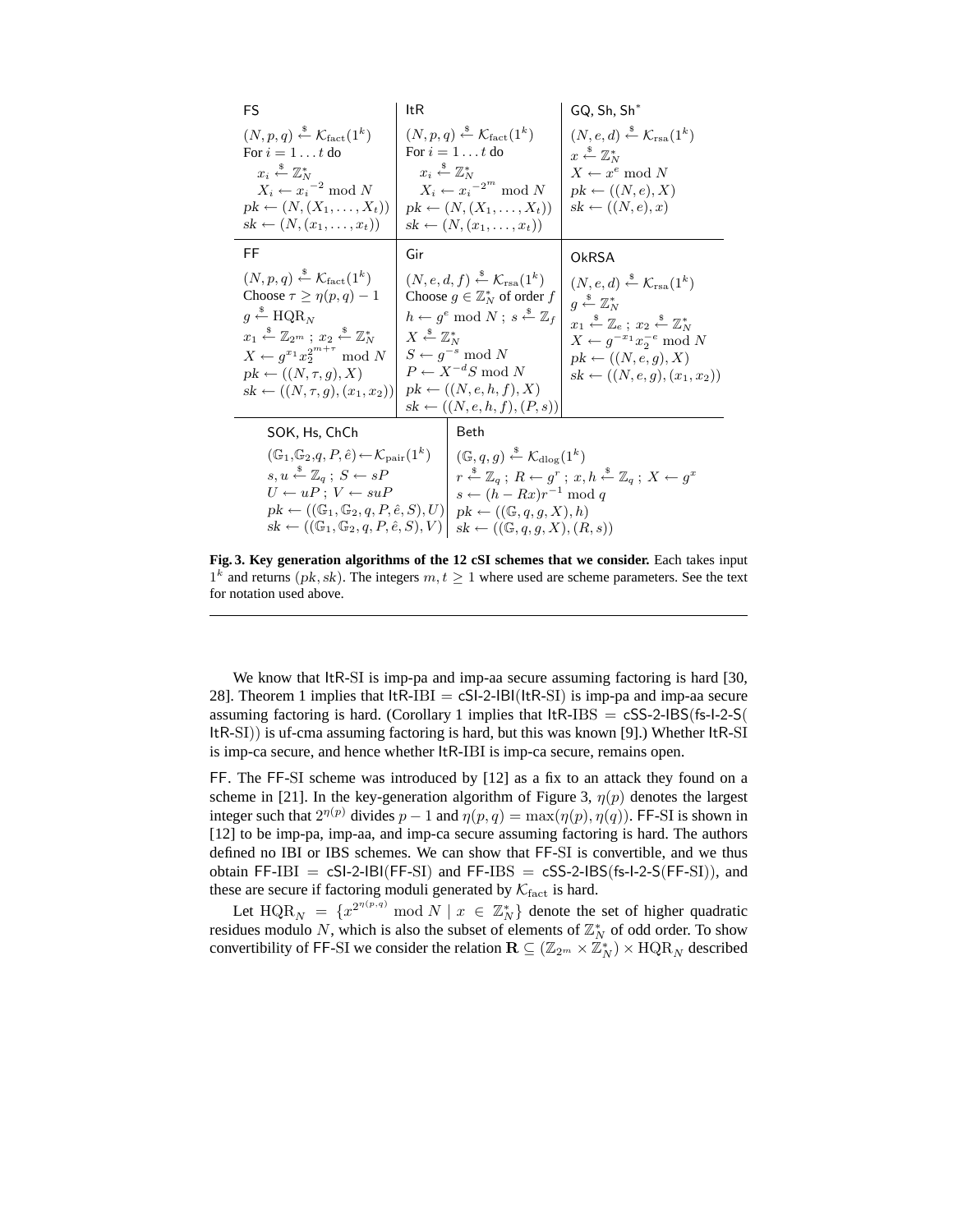| Scheme | Cmt                                                                                                                                                    | Rsp                                                                                                                                             |
|--------|--------------------------------------------------------------------------------------------------------------------------------------------------------|-------------------------------------------------------------------------------------------------------------------------------------------------|
|        | $\overline{\rm Ch}$                                                                                                                                    | Accept condition                                                                                                                                |
| FS     | $\overline{y} \stackrel{\$}{\leftarrow} \mathbb{Z}_{N}^{*}$ ; $Y \leftarrow y^2 \mod N$                                                                | $z \leftarrow y \prod_i x_i^{c_i} \bmod N$                                                                                                      |
|        |                                                                                                                                                        | Accept iff $Y \equiv z^2 \prod_i X_i^{c_i} \bmod N$                                                                                             |
| ltR    | $c = (c_1, \ldots, c_t) \stackrel{\$}{\leftarrow} \mathbb{Z}_2^t$<br>$y \stackrel{\$}{\leftarrow} \mathbb{Z}_N^*; Y \leftarrow y^{2^m} \text{ mod } N$ | $z \leftarrow y \prod_i x_i^{c_i} \bmod{N}$                                                                                                     |
|        | $c = (c_1, \ldots, c_t) \stackrel{\$}{\leftarrow} \mathbb{Z}_{2^m}^t$                                                                                  | Accept iff $Y \equiv z^{2^m} \prod_i X_i^{c_i} \bmod N$                                                                                         |
| FF     | $y_1 \stackrel{\$}{\leftarrow} \mathbb{Z}_{2^{m+\tau}}$                                                                                                | $z_1 \leftarrow y_1 + cx_1 \mod 2^{m+\tau}$                                                                                                     |
|        | $y_2 \overset{\hspace{0.1em}\mathsf{\scriptscriptstyle\$}}{\leftarrow} \mathbb{Z}_N^*$                                                                 | $\alpha \leftarrow \lfloor (y_1 + cx_1)/2^{m+\tau} \rfloor$                                                                                     |
|        | $\frac{Y \leftarrow g^{y_1} y_2^{2^{m+\tau}} \mod N}{c \stackrel{\$}{\leftarrow} \mathbb{Z}_{2^m}}$                                                    | $\frac{z_2 \leftarrow g^{\alpha} y_2 x_2^c \bmod N; \ z \leftarrow z_1, z_2}{\text{Accept iff } g^{z_1} z_2^{2^{m+\tau}}} \equiv Y X^c \bmod N$ |
|        |                                                                                                                                                        |                                                                                                                                                 |
| Sh     | $y \stackrel{\$}{\leftarrow} \mathbb{Z}_N^*, Y \leftarrow y^e \mod N$<br>$c \stackrel{\$}{\leftarrow} \{0, \ldots, 2^{l(k)} - 1\}$                     | $z \leftarrow xy^c \bmod N$                                                                                                                     |
|        |                                                                                                                                                        | Accept iff $z^e \equiv XY^c \mod N$                                                                                                             |
| $Sh^*$ | $\overline{y} \stackrel{\$}{\leftarrow} \mathbb{Z}_N^*$ ; $Y \leftarrow y^e \mod N$                                                                    | $z \leftarrow xy^c \mod N$                                                                                                                      |
|        | $c \stackrel{\$}{\leftarrow} \{1, \ldots, 2^{l(k)}\}$                                                                                                  | Accept iff $z^e \equiv XY^c \mod N$                                                                                                             |
| GQ     | $y \stackrel{*}{\leftarrow} \mathbb{Z}_N^*; Y \leftarrow y^e \mod N$                                                                                   | $z \leftarrow x^c y \mod N$                                                                                                                     |
|        | $c \stackrel{\$}{\leftarrow} \{0,1\}^{l(k)}$                                                                                                           | Accept iff $z^e \equiv X^c Y \bmod N$                                                                                                           |
| OkRSA  | $y_1\overset{\hspace{0.1em}\mathsf{\scriptscriptstyle\$}}{\leftarrow}\mathbb{Z}_e$                                                                     | $z_1 \leftarrow y_1 + cx_1 \mod e$                                                                                                              |
|        | $y_2 \overset{\hspace{0.1em}\mathsf{\scriptscriptstyle\$}}{\leftarrow} \mathbb{Z}_N^*$                                                                 | $\alpha \leftarrow \lfloor (y_1 + cx_1)/e \rfloor$                                                                                              |
|        | $Y \leftarrow g^{y_1} y_2^e \mod N$<br>$c \leftarrow {\{0,1\}}^{l(k)}$                                                                                 | $z_2 \leftarrow g^{\alpha} y_2 x_2^c \bmod N$                                                                                                   |
|        |                                                                                                                                                        | Accept iff $Y \equiv g^{z_1} z_2^e X^c \mod N$                                                                                                  |
| Gir    | $\overline{y} \stackrel{\$}{\leftarrow} \mathbb{Z}_f$ ; $Y \leftarrow h^y \mod N$                                                                      | $z \leftarrow y + sc \mod f$                                                                                                                    |
|        | $\mathrm{Cmt} \leftarrow (P, Y)$                                                                                                                       |                                                                                                                                                 |
|        | $c \xleftarrow{\$} \{0,1\}^{l(k)}$                                                                                                                     | Accept iff $h^z(P^eX)^c \equiv Y \mod N$                                                                                                        |
| SOK    | $y \stackrel{\$}{\leftarrow} \mathbb{Z}_q$ ; $Y \leftarrow yP$                                                                                         | $z \leftarrow yc + V$                                                                                                                           |
|        | $c \stackrel{\hspace{0.1em}\mathsf{\scriptscriptstyle\$}}{\leftarrow} \mathbb{G}_1$                                                                    | Accept iff $\hat{e}(z, P) = \hat{e}(U, S)\hat{e}(c, Y)$                                                                                         |
| Hs     | $y \stackrel{\hspace{0.1em}\mathsf{\scriptscriptstyle\$}}{\leftarrow} \mathbb{Z}_q; Y \leftarrow \hat{e}(P,P)^y$                                       | $z \leftarrow yP + cV$                                                                                                                          |
|        | $c \stackrel{\$}{\leftarrow} \mathbb{Z}_q$                                                                                                             | Accept iff $\hat{e}(z, P) = Y \cdot \hat{e}(U, S)^c$                                                                                            |
| ChCh   | $y \stackrel{\$}{\leftarrow} \mathbb{Z}_q$ ; $Y \leftarrow yU$                                                                                         | $z \leftarrow (y+c)V$                                                                                                                           |
|        | $c \stackrel{\$}{\leftarrow} \mathbb{Z}_q$                                                                                                             | Accept iff $\hat{e}(z, P) = \hat{e}(Y + cU, S)$                                                                                                 |
| Beth   | $y \stackrel{\$}{\leftarrow} \mathbb{Z}_q$ ; $Y \leftarrow R^{-y}$                                                                                     | $z \leftarrow y + cs \mod q$                                                                                                                    |
|        | $\text{Cmt} \leftarrow (R, Y)$                                                                                                                         |                                                                                                                                                 |
|        | $c \xleftarrow{\$} \{0,1\}^{l(k)}$                                                                                                                     | Accept iff $g^c h \equiv R^z Y X^{cR}$                                                                                                          |

**Fig. 4. Identification protocols of the 12 cSI schemes that we consider.** We show the first commitment message Cmt sent by the prover, the challenge Ch sent by the verifier, the response Rsp returned by the prover, and the condition under which the verifier accepts. All schemes use Cmt = Y, Ch = c and Rsp = z unless explicitly defined otherwise. The prover is initialized with sk and the verifier with pk. The integers  $m, t \geq 1$ , and the challenge length  $l: \mathbb{N} \to \mathbb{N}$ , where used, are scheme parameters. In Sh-SI, Sh<sup>\*</sup>-SI, GQ-SI, and Gir-SI, it is assumed that  $2^{l(k)} < e$  for all e output by  $\mathcal{K}_{\text{rsa}}(1^k)$ . All security results assume l is super-logarithmic.  $\mathcal{K}_{\text{rsa}}$  is a prime-exponent generator in Sh-SI, Sh<sup>∗</sup> -SI, and GQ-SI.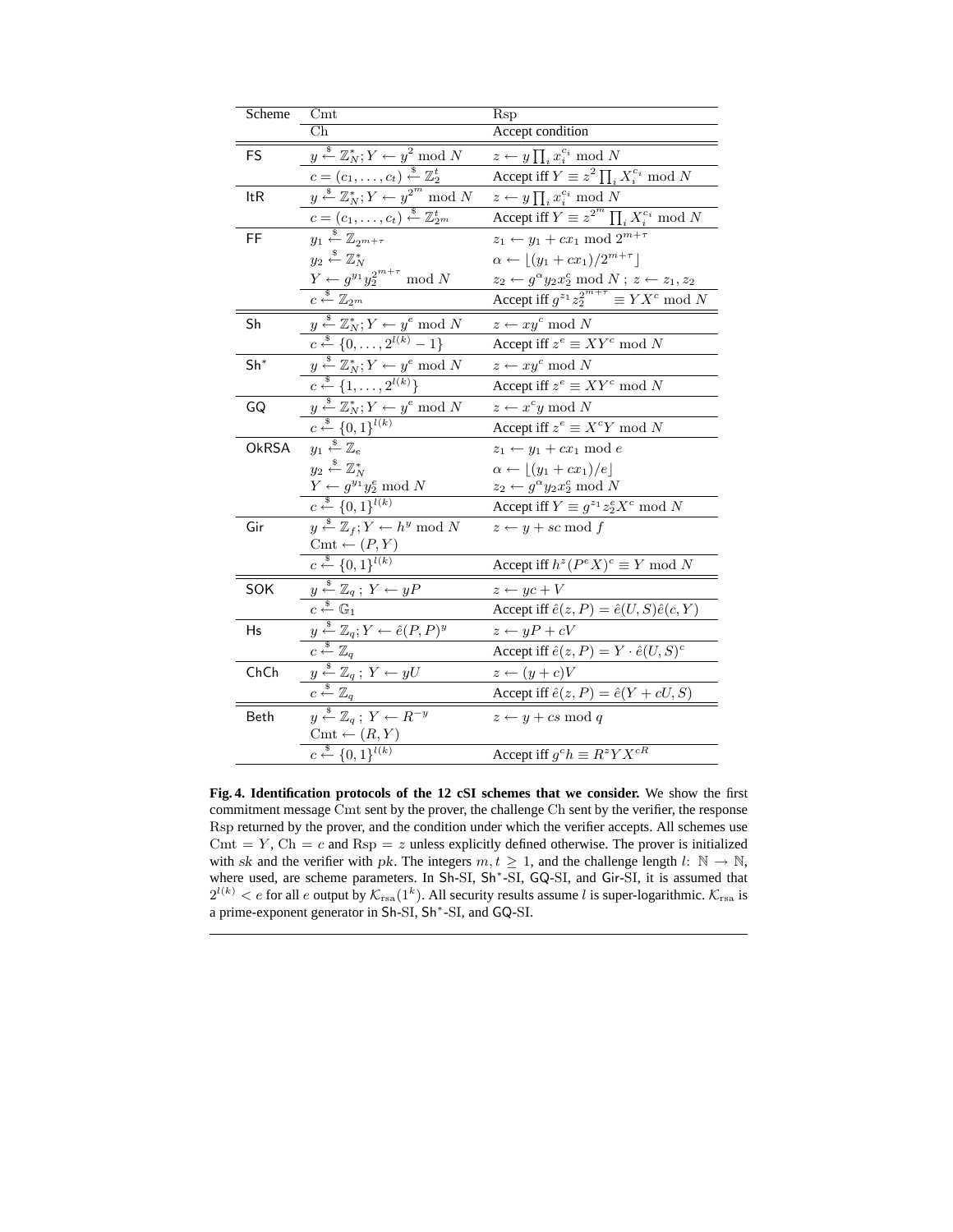by  $(N, g, \tau)$  and containing tuples  $((x_1, x_2), X)$  such that  $g^{x_1} x_2^{2^{\tau+m}} \equiv X \text{ mod } N$ . The trapdoor is the factorization of  $N$ . Regularity holds since squaring is a permutation over  $HQR_N$  and since each higher quadratic residue has exactly  $2^{\eta(p)+\eta(q)}$  different  $2^{\tau+m}$ -th roots modulo N. Pair sampling involves choosing  $x_1, x_2$  at random and computing  $X = g^{x_1} x_2^{2^{\tau+m}}$ .

GQ. The GQ-SI scheme defined via Figures 3 and 4 is the standard one considered in the literature. Convertibility is easily seen by considering the relation  $\mathbf{R} = \{(x, X) \mid x^e \equiv \emptyset\}$ X mod N, relation description  $\langle \mathbf{R} \rangle = (N, e)$ , and trapdoor d. Pair sampling involves choosing  $x \stackrel{\text{*}}{\leftarrow} Z_N^*$  and computing  $X \leftarrow x^e \mod N$ . We note that GQ-IBI =  $cS1-2-IBI(GQ-SI)$  is exactly the IBI scheme in [16], and  $GQ-IBS = cSS-2-IBS(fS-I-2-S($ GQ-SI)) is exactly the IBS scheme in [16]. We know that GQ-SI is imp-pa secure assuming RSA is one-way, and imp-aa and imp-ca secure assuming hardness of the one-more-RSA problem [4]. Theorem 1 says that these results extend to GQ-IBI. (Also Corollary 1 says that GQ-IBS is uf-cma assuming RSA is one-way, but this was known [9].)

Sh AND Sh<sup>∗</sup> . Shamir [29] defined an IBS scheme, but no SI or IBI schemes. He gave no security proof for his IBS scheme, and none has been provided until now.

We surface the SI scheme Sh-SI defined via Figures 3 and 4. One can check that  $Sh-IBS = cSS-2-IBS(fs-1-2-S(Sh-SI))$  is exactly the IBS scheme in [29]. Sh-SI is interesting both historically and technically. It turns out to be a "mirror-image" of GQ-SI that closely resembles the latter. Convertibility of Sh-SI follows from the convertibility of GQ-SI since the two schemes have the same key-generation algorithm. Coming to consider security, the first question to ask is whether Sh-SI is honest-verifier zeroknowledge (HVZK). While this was obvious for GQ-SI (and in fact, if true for an SI scheme, is usually obvious), it is in fact not apparent at first glance for Sh-SI, and one might suspect that the scheme is not HVZK. However, using a trick involving gcds, we show that Sh-SI is statistical (not perfect) HVZK. We also show, in [2], that it is a proof of knowledge and thereby obtain the following:

**Theorem 3.** *The* Sh*-*SI *is imp-pa secure assuming one-wayness of the underlying RSA key generator*  $K_{\text{rsa}}$ *.* 

Corollary 1 now implies that Sh-IBS is uf-cma secure under the same assumptions.

However, Sh-SI scheme is trivially insecure under active attacks, since the cheating verifier can learn the secret key by sending a zero challenge. But this minor weakness is easily fixed by "removing" the zero challenge. We define via Figures 3 and 4 a modified scheme we denote Sh<sup>∗</sup> -SI. This scheme turns out to have security attributes analogous to those of GQ-SI in that we can show the following:

**Theorem 4.** *The* Sh<sup>∗</sup> *-*SI *scheme is imp-pa secure assuming one-wayness of the under*lying RSA key generator  $K_{\text{rsa}}$ , and imp-aa and imp-ca secure assuming the one-more-*RSA problem relative to*  $K_{\text{rsa}}$  *is hard.* 

The proof of this theorem is in [2]. We obtain the usual consequences for  $\text{Sh}^*$ -IBI =  $cS1-2-IBI(Sh*-SI)$  and  $Sh*-IBS = cSS-2-IBS(fs-I-2-S(Sh*-SI)).$ 

OkRSA. Okamoto [21] presented an RSA-based SI scheme and a related RSA-based IBI scheme. He proved the former imp-pa and imp-aa secure assuming factoring is hard,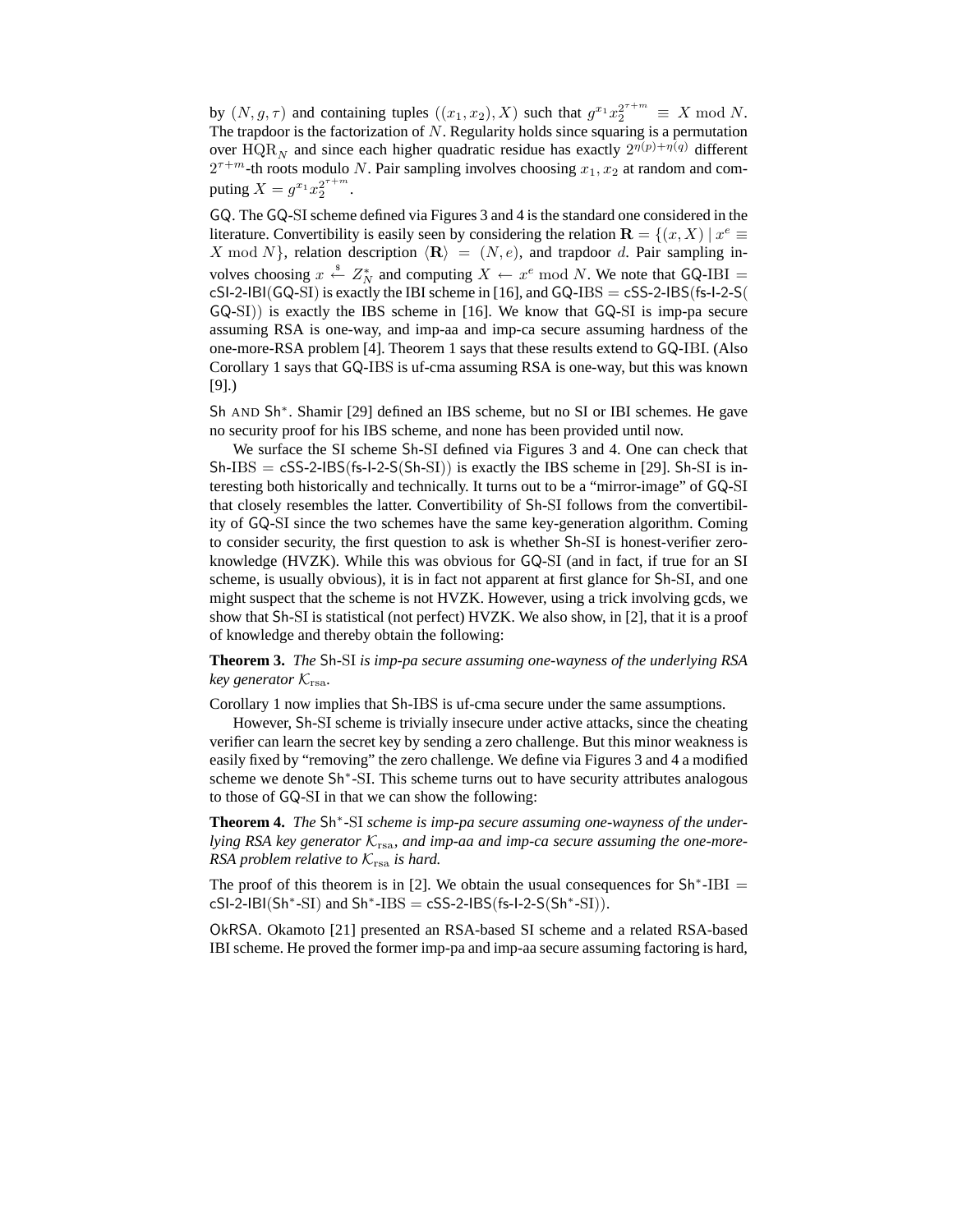and the proofs extend to establish imp-ca as well. However, he did not prove the IBI scheme secure, a gap we fill.

The OkRSA-SI scheme defined via Figures 3 and 4 is the above-mentioned SI scheme. Notice that  $OkRSA-IBI = cSI-2-IBI(OkRSA-SI)$  is exactly the RSA-based IBI scheme in [21]. To show security of OkRSA-IBI and OkRSA-IBS  $=$  cSS-2-IBS( fs-I-2-S(OkRSA-SI)), it suffices to show that OkRSA-SI is convertible. For this, the relation has description  $\langle \mathbf{R} \rangle = (N, e, g)$ , and contains tuples  $((x_1, x_2), X) \in (\mathbb{Z}_e \times$  $(\mathbb{Z}_N^*) \times \mathbb{Z}_N^*$  such that  $X \equiv g^{x_1} x_2^e \bmod N$ . The trapdoor is d such that  $ed \equiv 1 \bmod N$  $\varphi(N)$ . Pair sampling involves choosing  $x_1, x_2$  at random and computing  $X \equiv g^{x_1} x_2^e$ .

Gir. In [13], Girault proposed an SI scheme that we have defined via Figures 3 and 4 and named Gir-SI. He also proposed a related IBI scheme. (These schemes are inspired by the Schnorr identification scheme [27] but use a modulus  $N = pq$  where p, q are of the special form  $p = 2fp' + 1$  and  $q = 2fq' + 1$  such that  $f, p', q', p, q$  are all primes.) This IBI scheme did not use hash functions, which lead to an attack and later a fix [25]. The fixed IBI scheme turns out to be exactly  $Gir-IBI = cSI-2-IBI(Gir-SI)$ .

Gir-SI is convertible with relation  $\mathbf{R} = \{((P, s), X) | P^e \equiv X^{-1}h^{-s} \bmod N\}$ described by  $(N, e, h, f)$ . The trapdoor is  $d \equiv e^{-1} \bmod \varphi(N)$ . Pair sampling involves choosing P and s at random and computing X as  $P^{-e}h^{-s} \mod N$ . However, this does not help here because we found that all schemes in the family are insecure. In particular, Gir-SI is not even imp-pa secure, and neither is the fixed IBI scheme Gir-IBI. The signature scheme Gir-IBS  $=$  cSS-2-IBS(fs-I-2-S(Gir-IBI)) is not uf-cma secure either.

We attack only the Gir-IBS scheme, since the insecurity of the SI, IBI, and SS schemes then follows. In the Gir-IBS scheme, a signature of a user  $I$  on a message  $M$ under the master public key mpk =  $(N, e, h, f)$  is a tuple  $(P, Y, z)$  such that  $Y \equiv$  $h^z(P^e \cdot \text{H}_1(I))^{\text{H}_2(P||Y||M)}$  mod N. Given a valid signature  $(P_1, Y_1, z_1)$  for message  $M_1$  and identity I, an adversary can forge I's signature for any message  $M_2$  as follows. If first computes  $d_2 \leftarrow e^{-1} \bmod f$ ,  $g \leftarrow h^{d_2} \bmod N$ , and  $S \leftarrow (P^e \cdot \text{H}_1(I))^{d_2} \bmod$ N. Then, it chooses  $s_2$  from  $\mathbb{Z}_f$  and computes  $P_2 \leftarrow P_1 S^{-1} g^{-s_2} \mod N$ . To obtain the forgery, it chooses  $y_2$  from  $\mathbb{Z}_q$ , lets  $Y_2 \leftarrow h^{y_2} \mod N$ , computes  $z_2 \leftarrow y_2 +$  $s_2H_2(P_2||Y_2||M_2) \text{ mod } f$ . The forgery is  $(P_2, Y_2, z_2)$ .

It is natural to consider counteracting the above attack by removing  $f$  from the public key. While this might work for the SI scheme, it does not for the IBI (or IBS) scheme. The reason is that, since  $f$  still has to be included in each user's secret key, an adversary can easily extract it by corrupting one identity.

We stress that the scheme broken here is *not* the (perhaps better-known) SI scheme by Girault based on discrete logarithms [14].

PAIRING-BASED SCHEMES. Many recent papers propose pairing-based IBS schemes [26, 8, 32, 23, 17] (the schemes independently published by [8] and [32] are actually equivalent). Barring [8], none of these papers prove their scheme secure. (Some proofs in weak models were however provided in [17, 32].) However, the scheme of [17] was proven secure in [9].

None of these papers define SI or IBI schemes. We surface SOK-SI (from [26]), ChCh-SI (from [8, 32]) and Hs-SI (from [17]), as defined by Figures 3 and 4. The  $ChCh-IBS=<$ SS-2-IBS(fs-I-2-S(ChCh-SI)) and Hs-IBS  $=$  cSS-2-IBS(fs-I-2-S(Hs-SI))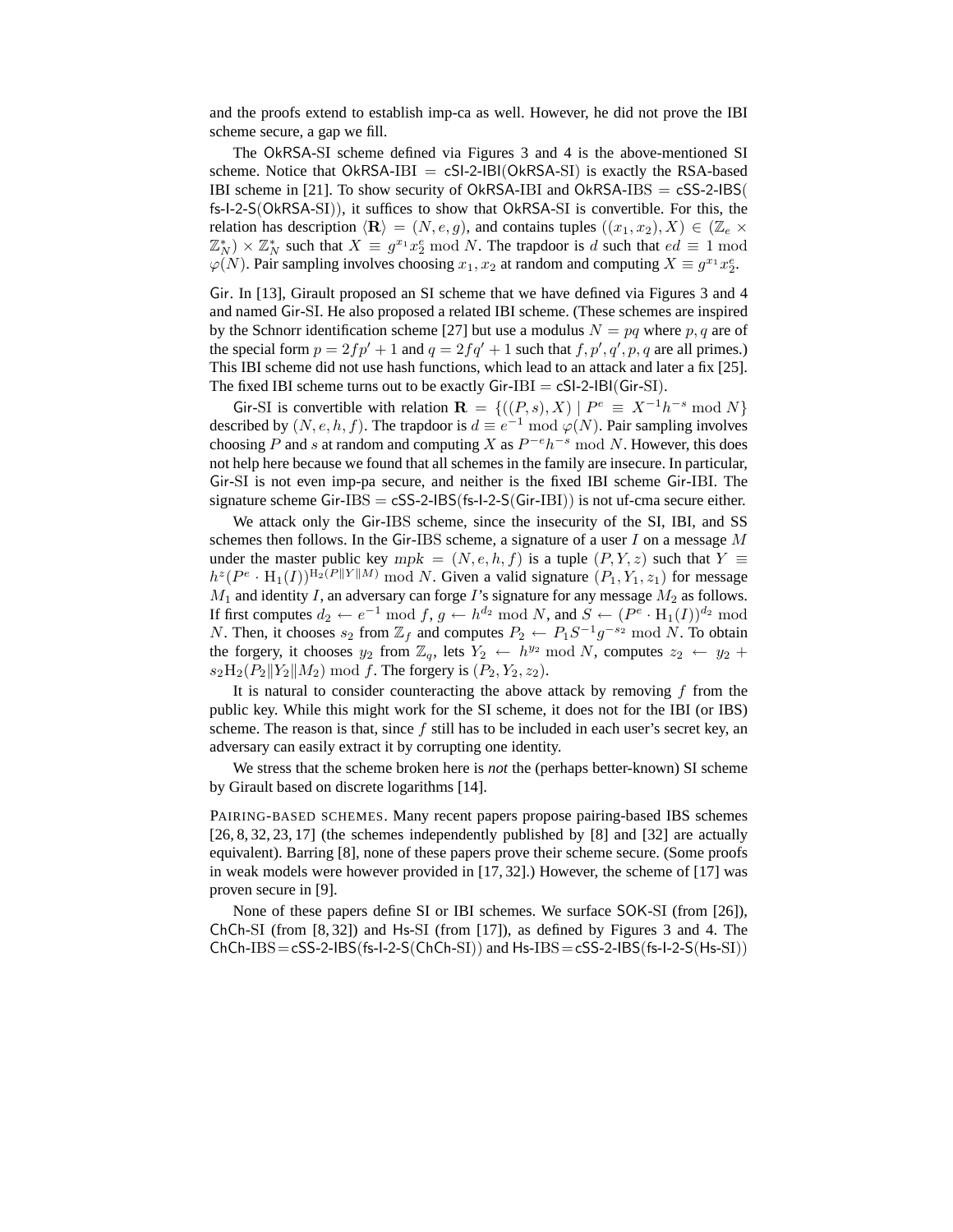schemes are exactly the original IBS schemes, while  $SOK-IBS = cSS-2-IBS(fs-1-2-S(j-1))$ SOK-SI)) is slightly different from the scheme of [26].

We now show that all these pairing-based SI schemes are convertible. Since they all have the same key-generation algorithm, a common argument applies. The relation is  $\{(V, U) \in \mathbb{G}_1 \times \mathbb{G}_1 \mid \hat{e}(V, P) = \hat{e}(U, S)\},$  described by  $\langle \mathbf{R} \rangle = (\mathbb{G}_1, \mathbb{G}_2, q, P, \hat{e}, S)$ . The trapdoor is s such that  $S = sP$ . Pair sampling involves choosing  $r \stackrel{\$}{\leftarrow} \mathbb{Z}_q$  and computing the pair  $(rP, rS)$ . The following is proved in [2].

**Theorem 5.** SOK*-*SI *and* ChCh*-*SI *are imp-pa secure assuming that the computational Diffie-Hellman problem in the group*  $\mathbb{G}_1$  *associated to*  $\mathcal{K}_{\text{pair}}$  *is hard.* 

Corollary 1 implies that ChCh-IBS, SOK-IBS and Hs-IBS are uf-cma secure IBS schemes, but of these only the result about SOK-IBS is new. However, we prove the following in [2]:

**Theorem 6.** ChCh*-*SI *and* Hs*-*SI *are imp-aa and imp-ca secure assuming that the onemore computational Diffie-Hellman problem in the group*  $\mathbb{G}_1$  *associated to*  $\mathcal{K}_{\text{pair}}$  *is hard.*

Theorem 1 implies that the ChCh-IBI and Hs-IBI schemes are imp-aa and imp-ca secure assuming that the one-more computational Diffie-Hellman problem in the group  $\mathbb{G}_1$  associated to  $\mathcal{K}_{\text{pair}}$  is hard. Thus, we obtain new, pairing-based IBI schemes with proofs of security.

SOK-SI and SOK-IBI are insecure under active or concurrent attacks: upon receiving a commitment Y, an adversary can choose  $c' \stackrel{\hspace{0.1em}\mathsf{\scriptscriptstyle\$}}{\leftarrow} \mathbb{Z}_q$ , submit  $c \leftarrow c'P$  as the challenge, and compute the prover's secret key from the response z as  $V \leftarrow z - cY$ .

Beth. The Beth-SI scheme defined via Figures 3 and 4 was surfaced from [6]. Beth-IBI  $= cSI-2-IBI(Beth-SI)$  is a more efficient version of the IBI scheme actually presented in [6]. In these schemes, the prover proves knowledge of an ElGamal signature of his identity. Beth [6] gives no security proofs, but here we obtain one for Beth-IBI.

The Beth-SI scheme is convertible with the relation  $\{(R, s), h) \in (\mathbb{G} \times \mathbb{Z}_q) \times$  $\mathbb{Z}_q$  |  $X^R R^s \equiv g^h$ } described by  $\langle \mathbf{R} \rangle = (\mathbb{G}, q, g, X)$ . The trapdoor is x such that  $g^x \equiv g^x$ X. Pair sampling involves choosing a, b at random from  $\mathbb{Z}_q$  and letting  $R \leftarrow X^a g^b$ ,  $s \leftarrow a^{-1}R \mod q$  and  $h \leftarrow bs \mod q$ . In [2], we prove the following:

**Theorem 7.** Beth*-*SI *is imp-pa secure assuming that the hashed-message ElGamal signature scheme associated to*  $K_{\text{dlog}}$  *is universally unforgeable under no-message attacks in the random oracle model.*

While the hashed-message ElGamal signature scheme has never been formally proven secure, we note that *universal* forgery under *no-message* attacks is a very weak security notion for signature schemes and that a close variant of hashed-message ElGamal was proven uf-cma secure under the discrete log assumption in [24]. Now, Theorem 1 implies that Beth-IBI inherits the above security attributes, and Corollary 1 implies that Beth-IBS  $= c$ SS-2-IBS(fs-I-2-S(Beth-SI)) is uf-cma secure under the same assumptions. The imp-aa and imp-ca security of Beth-SI remains open.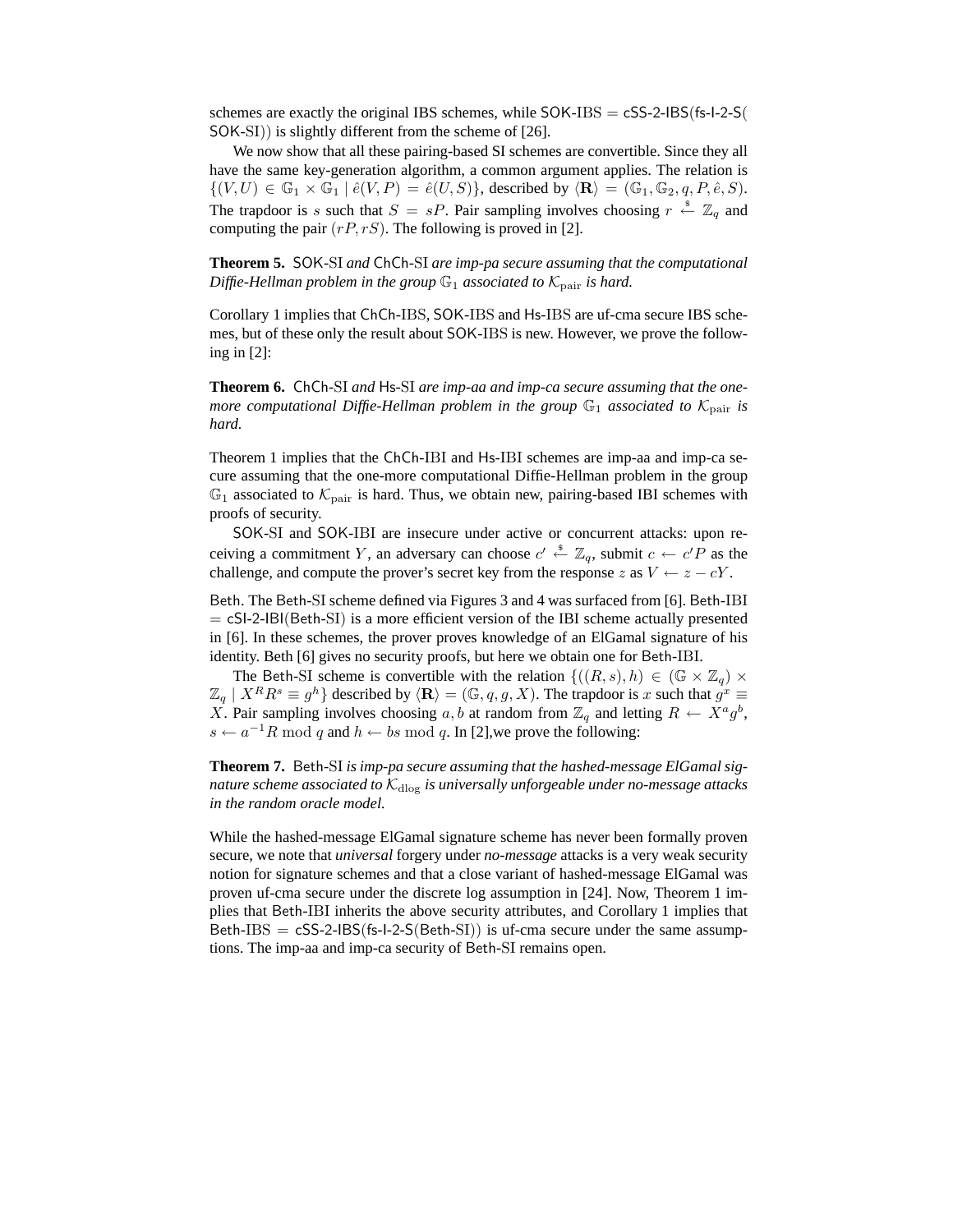## **Acknowledgments**

We thank Marc Fischlin for pointing out that the Sh-SI scheme is zero-knowledge. The first author is supported in part by NSF grants CCR-0098123, ANR-0129617, CCR-0208842, and an IBM Faculty Partnership Development Award. The second author is supported in part by the above-mentioned grants of the first author. The third author is supported by a Research Assistantship and travel grant from the Fund for Scientific Research – Flanders (Belgium).

## **References**

- 1. M. Abdalla, J.H. An, M. Bellare, and C. Namprempre. From identification to signatures via the Fiat-Shamir transform: Minimizing assumptions for security and forward-security. In L. Knudsen, editor, *EUROCRYPT 2002*, volume 2332 of *LNCS*, pages 418–433. Springer-Verlag, April 2002.
- 2. M. Bellare, C. Namprempre, and G. Neven. Security proofs for identity-based identification and signature schemes. http://www.cse.ucsd.edu/users/mihir/crypto-research-papers.html, February 2004.
- 3. M. Bellare, C. Namprempre, D. Pointcheval, and M. Semanko. The one-more-RSA-inversion problems and the security of Chaum's blind signature scheme. *J. Cryptology*, 16(3):185–215, June 2003.
- 4. M. Bellare and A. Palacio. GQ and Schnorr identification schemes: Proofs of security against impersonation under active and concurrent attack. In M. Yung, editor, *CRYPTO 2002*, volume 2442 of *LNCS*, pages 162–177. Springer-Verlag, August 2002.
- 5. M. Bellare and P. Rogaway. Random oracles are practical: A paradigm for designing efficient protocols. In ACM, editor, *Proc. of the 1st CCS*, pages 62–73. ACM Press, November 1993.
- 6. T. Beth. Efficient zero-knowledged identification scheme for smart cards. In C. Gunther, editor, *EUROCRYPT 1988*, volume 330 of *LNCS*, pages 77–86. Springer-Verlag, May 1988.
- 7. D. Boneh and M. Franklin. Identity-based encryption from the Weil Pairing. In J. Kilian, editor, *CRYPTO 2001*, volume 2139 of *LNCS*, pages 213–229. Springer-Verlag, August 2001.
- 8. J.C. Cha and J.H. Cheon. An identity-based signature from gap diffie-hellman groups. In Y. Desmedt, editor, *PKC 2003*, volume 2567 of *LNCS*, pages 18–30. Springer-Verlag, January 2003.
- 9. Y. Dodis, J. Katz, S. Xu, and M. Yung. Strong key-insulated signature schemes. In Y. Desmedt, editor, *PKC 2003*, volume 2567 of *LNCS*, pages 130–144. Springer-Verlag, January 2003.
- 10. U. Feige, A. Fiat, and A. Shamir. Zero knowledge proofs of identity. *J. Cryptology*, 1(2):77– 94, 1988.
- 11. A. Fiat and A. Shamir. How to prove yourself: Practical solutions to identification and signature problems. In A. Odlyzko, editor, *CRYPTO 1986*, volume 263 of *LNCS*, pages 186–194. Springer-Verlag, August 1986.
- 12. M. Fischlin and R. Fischlin. The representation problem based on factoring. In B. Preneel, editor, *CT-RSA 2002*, volume 2271 of *LNCS*, pages 96–113. Springer-Verlag, February 2002.
- 13. M. Girault. An identity-based identification scheme based on discrete logarithms modulo a composite number. In I. Damgard, editor, *EUROCRYPT 1990*, volume 473 of *LNCS*, pages 481–486. Springer-Verlag, May 1990.
- 14. M. Girault. Self-certified public keys. In D. Davies, editor, *EUROCRYPT 1991*, volume 547 of *LNCS*, pages 490–497. Springer-Verlag, April 1991.